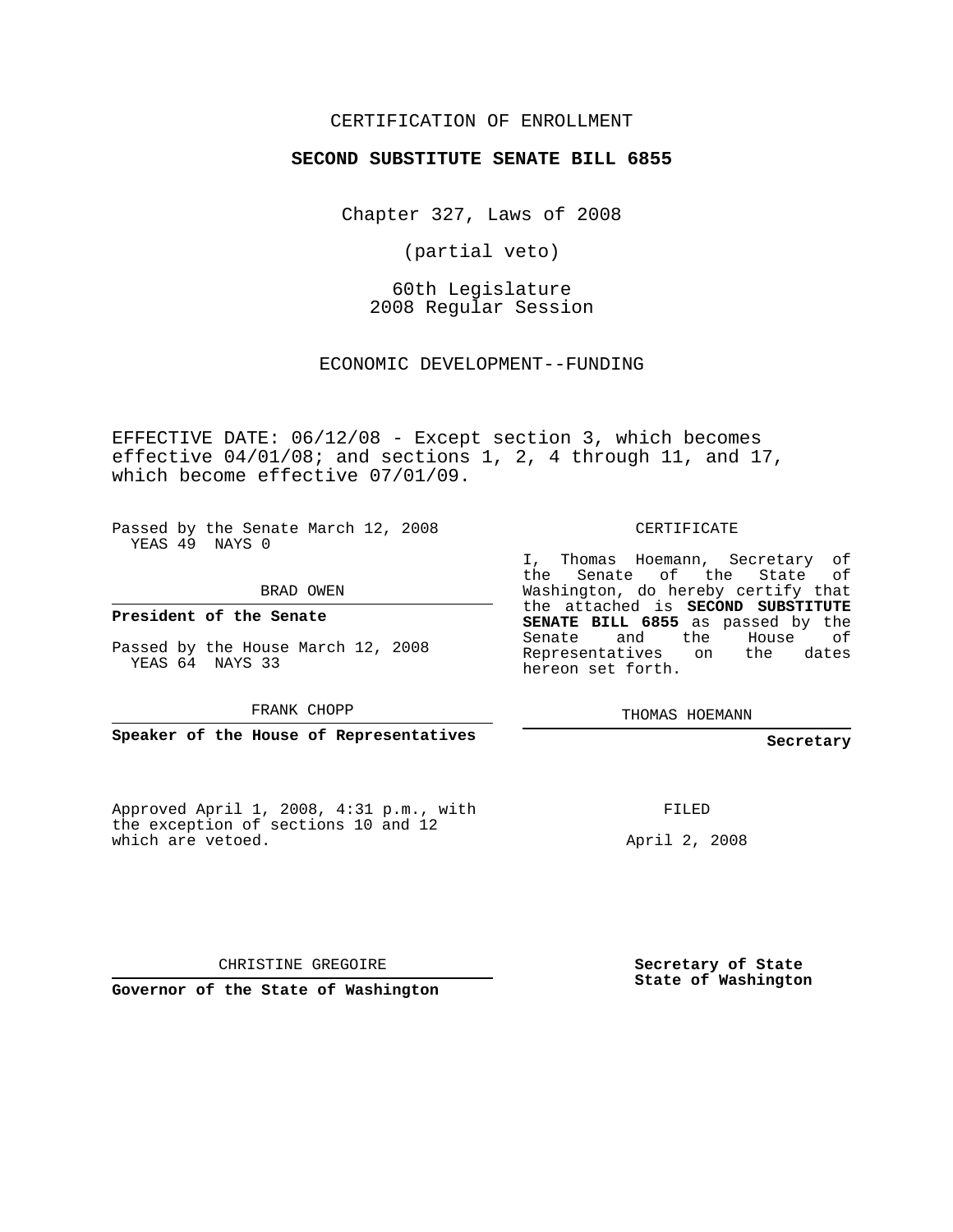## **SECOND SUBSTITUTE SENATE BILL 6855** \_\_\_\_\_\_\_\_\_\_\_\_\_\_\_\_\_\_\_\_\_\_\_\_\_\_\_\_\_\_\_\_\_\_\_\_\_\_\_\_\_\_\_\_\_

\_\_\_\_\_\_\_\_\_\_\_\_\_\_\_\_\_\_\_\_\_\_\_\_\_\_\_\_\_\_\_\_\_\_\_\_\_\_\_\_\_\_\_\_\_

AS AMENDED BY THE HOUSE

Passed Legislature - 2008 Regular Session

**State of Washington 60th Legislature 2008 Regular Session**

**By** Senate Ways & Means (originally sponsored by Senators Kilmer, Brandland, Hatfield, and McAuliffe)

READ FIRST TIME 02/12/08.

 AN ACT Relating to dedicated funding for jobs, economic development, and local capital projects; amending RCW 43.160.020, 43.160.030, 43.160.050, 43.160.060, 43.160.070, 43.160.074, 43.160.900, 43.160.080, and 43.63A.125; reenacting and amending RCW 43.160.010 and 43.160.076; adding a new section to chapter 43.162 RCW; adding new sections to chapter 43.63A RCW; repealing RCW 43.160.100, 43.160.120, 43.160.130, 43.160.140, 43.160.150, 43.160.160, 43.160.170, 43.160.200, 43.160.210, 43.160.220, 43.160.230, 43.160.240, and 44.28.801; providing an effective date; and declaring an emergency.

BE IT ENACTED BY THE LEGISLATURE OF THE STATE OF WASHINGTON:

 **Sec. 1.** RCW 43.160.010 and 1999 c 164 s 101 and 1999 c 94 s 5 are each reenacted and amended to read as follows:

 (1) The legislature finds that it is the public policy of the state of Washington to direct financial resources toward the fostering of economic development through the stimulation of investment and job opportunities and the retention of sustainable existing employment for the general welfare of the inhabitants of the state. Reducing unemployment and reducing the time citizens remain jobless is important for the economic welfare of the state. A valuable means of fostering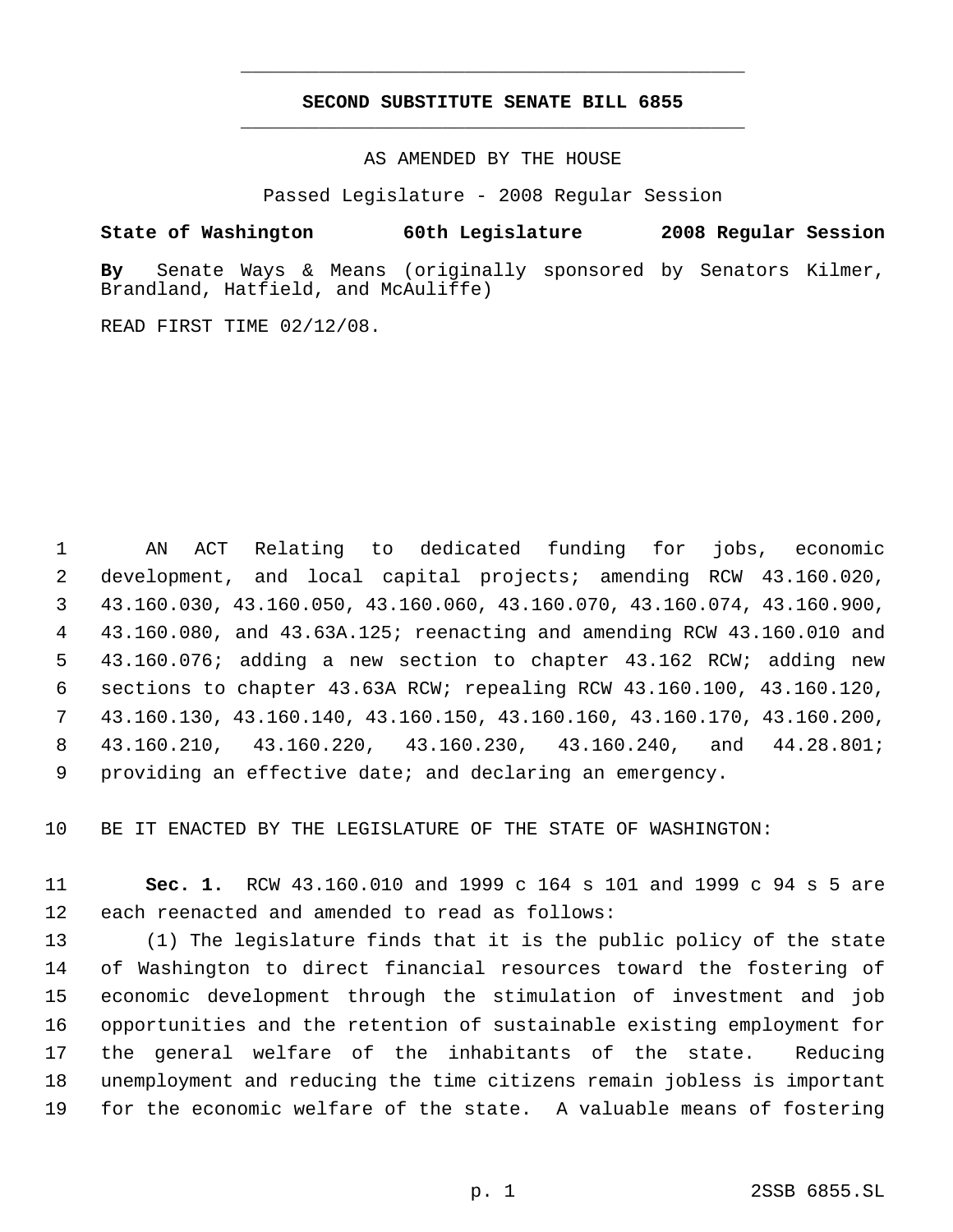economic development is the construction of public facilities which contribute to the stability and growth of the state's economic base. ((Strengthening the economic base through issuance of industrial development bonds, whether single or umbrella, further serves to reduce unemployment. Consolidating issues of industrial development bonds when feasible to reduce costs additionally advances the state's purpose 7 to improve economic vitality.)) Expenditures made for these purposes as authorized in this chapter are declared to be in the public interest, and constitute a proper use of public funds. A community economic revitalization board is needed which shall aid the development of economic opportunities. The general objectives of the board should include:

 (a) Strengthening the economies of areas of the state which have experienced or are expected to experience chronically high unemployment rates or below average growth in their economies;

 (b) Encouraging the diversification of the economies of the state and regions within the state in order to provide greater seasonal and cyclical stability of income and employment;

 (c) Encouraging wider access to financial resources for both large 20 and small industrial development projects;

 (d) Encouraging new economic development or expansions to maximize employment;

 (e) Encouraging the retention of viable existing firms and 24 employment; and

 (f) Providing incentives for expansion of employment opportunities for groups of state residents that have been less successful relative to other groups in efforts to gain permanent employment.

 (2) The legislature also finds that the state's economic development efforts can be enhanced by, in certain instances, providing funds to improve state highways, county roads, or city streets for industries considering locating or expanding in this state.

32 ( $(\overline{(a)})$  (3) The legislature finds it desirable to provide a process whereby the need for diverse public works improvements necessitated by planned economic development can be addressed in a timely fashion and with coordination among all responsible governmental entities.

 (((b) All transportation improvements on state highways must first be approved by the state transportation commission and the community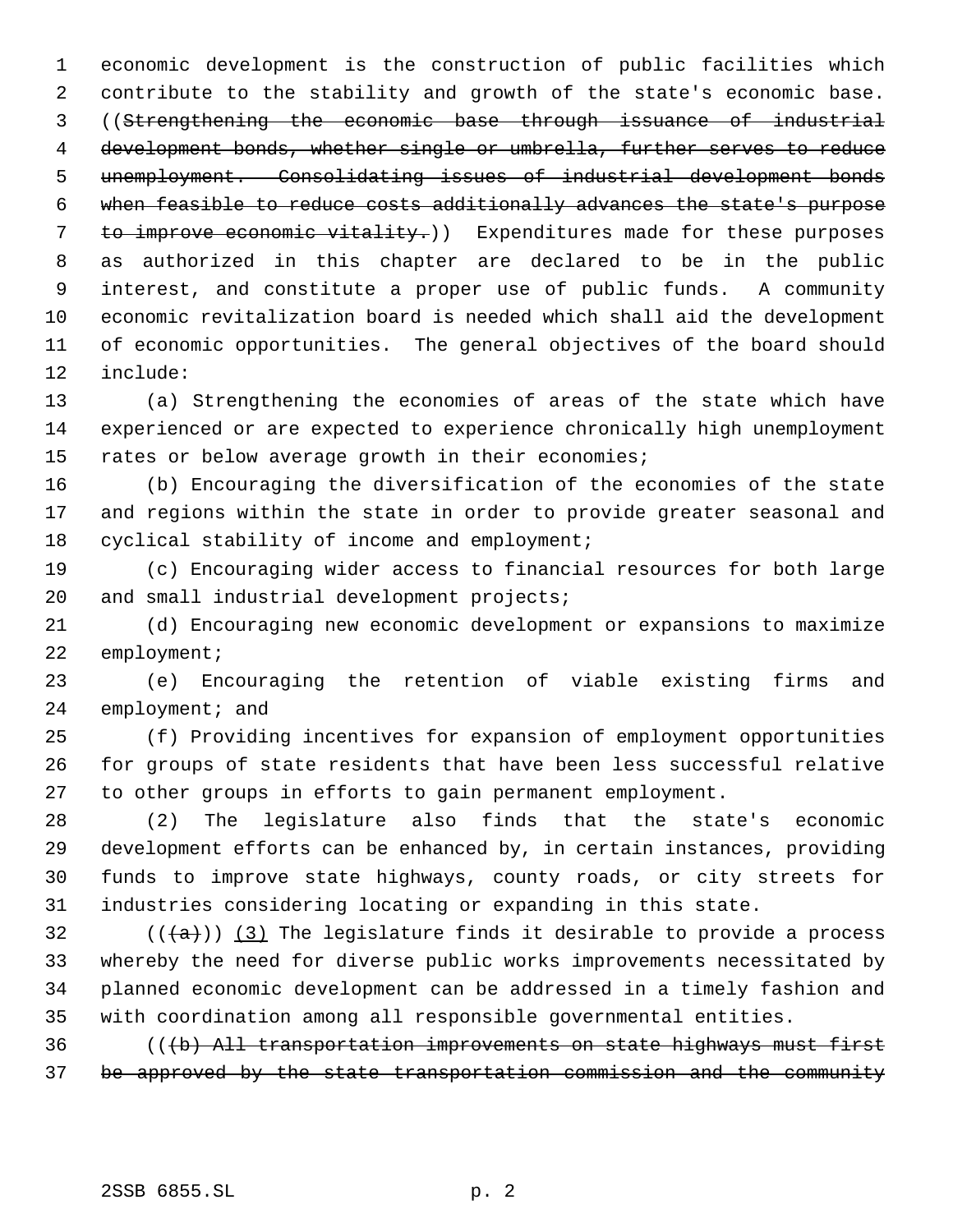economic revitalization board in accordance with the procedures established by RCW 43.160.074 and 47.01.280.

 $(3 + 3)$ ) (4) The legislature also finds that the state's economic development efforts can be enhanced by, in certain instances, providing funds to assist development of telecommunications infrastructure that 6 supports business development, retention, and expansion in ((rural 7 natural resources impact areas and rural counties of)) the state.

 $((+4))$  (5) The legislature also finds that the state's economic development efforts can be enhanced by providing funds to improve markets for those recyclable materials representing a large fraction of the waste stream. The legislature finds that public facilities which result in private construction of processing or remanufacturing facilities for recyclable materials are eligible for consideration from the board.

 $((+5))$   $(6)$  The legislature finds that sharing economic growth 16 statewide is important to the welfare of the state. ((Rural counties 17 and rural natural resources impact areas do not share in the economic 18 vitality of the Puget Sound region.)) The ability of ((these)) communities to pursue business and job retention, expansion, and development opportunities depends on their capacity to ready necessary economic development project plans, sites, permits, and infrastructure for private investments. Project-specific planning, predevelopment, and infrastructure are critical ingredients for economic development. 24 ((Rural counties and rural natural resources impact areas generally lack these necessary tools and resources to diversify and revitalize 26 their economies.)) It is, therefore, the intent of the legislature to increase the amount of funding available through the community economic 28 revitalization board ((for rural counties and rural natural resources impact areas,)) and to authorize flexibility for available resources in these areas to help fund planning, predevelopment, and construction costs of infrastructure and facilities and sites that foster economic vitality and diversification.

 **Sec. 2.** RCW 43.160.020 and 2004 c 252 s 1 are each amended to read as follows:

 Unless the context clearly requires otherwise, the definitions in this section apply throughout this chapter.

(1) "Board" means the community economic revitalization board.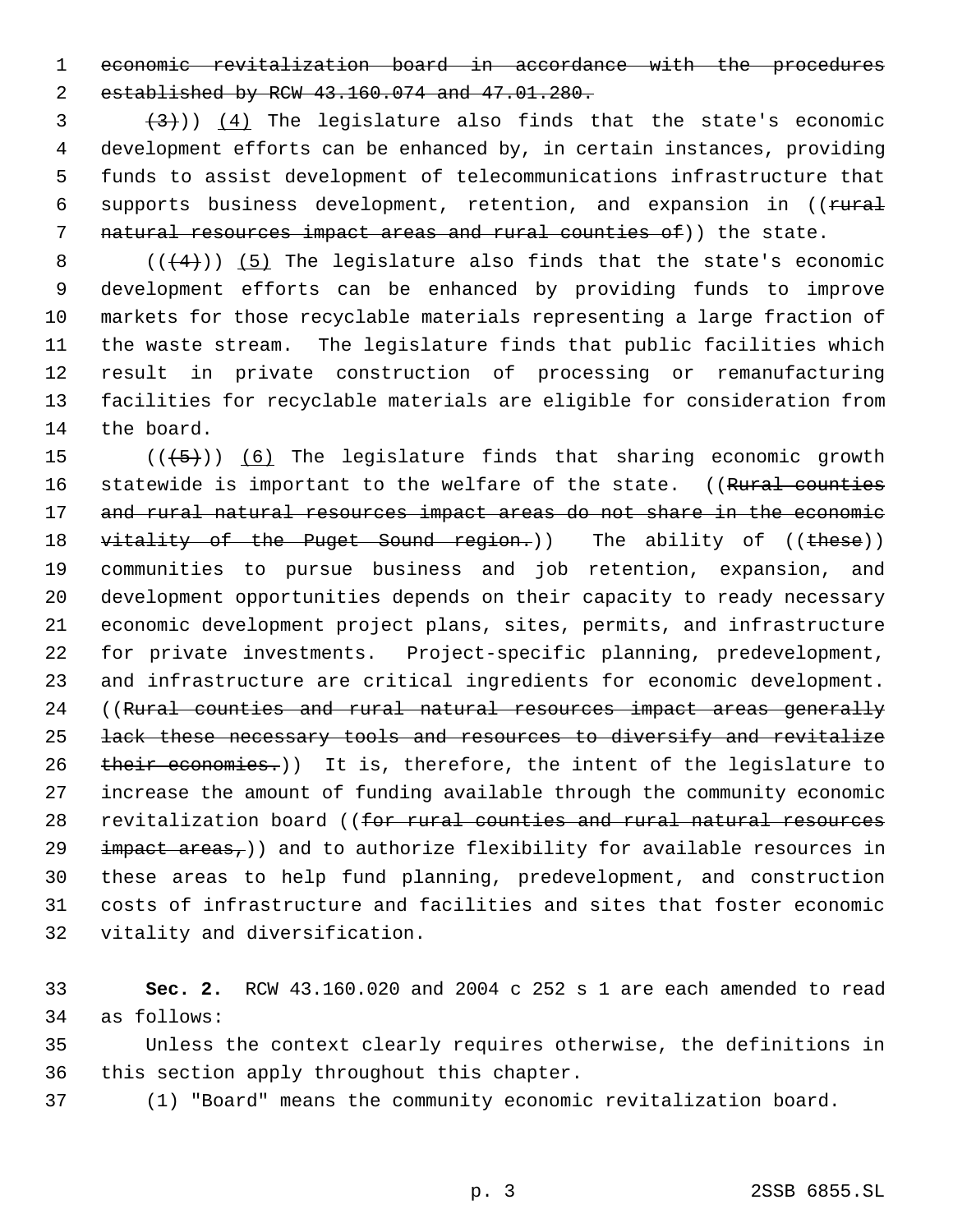(2) (("Bond" means any bond, note, debenture, interim certificate, or other evidence of financial indebtedness issued by the board pursuant to this chapter.

 $\left(4\right)$  (3)) "Department" means the department of community, trade, and economic development.

 $((+4)$  "Financial institution" means any bank, savings and loan association, credit union, development credit corporation, insurance company, investment company, trust company, savings institution, or other financial institution approved by the board and maintaining an 10 office in the state.

 (5) "Industrial development facilities" means "industrial development facilities" as defined in RCW 39.84.020.

 (6) "Industrial development revenue bonds" means tax-exempt revenue 14 bonds used to fund industrial development facilities.

 $(7)$ )) (3) "Local government" or "political subdivision" means any port district, county, city, town, special purpose district, and any other municipal corporations or quasi-municipal corporations in the state providing for public facilities under this chapter.

 (((8) "Sponsor" means any of the following entities which customarily provide service or otherwise aid in industrial or other 21 financing and are approved as a sponsor by the board: A bank, trust company, savings bank, investment bank, national banking association, savings and loan association, building and loan association, credit union, insurance company, or any other financial institution, governmental agency, or holding company of any entity specified in this subsection.

 (9) "Umbrella bonds" means industrial development revenue bonds 28 from which the proceeds are loaned, transferred, or otherwise made 29 available to two or more users under this chapter.

30 (10) "User" means one or more persons acting as lessee, purchaser, mortgagor, or borrower under a financing document and receiving or applying to receive revenues from bonds issued under this chapter.

 $(11)$ )  $(4)$  "Public facilities" means a project of a local government or a federally recognized Indian tribe for the planning, acquisition, construction, repair, reconstruction, replacement, rehabilitation, or improvement of bridges, roads, domestic and industrial water, earth stabilization, sanitary sewer, storm sewer,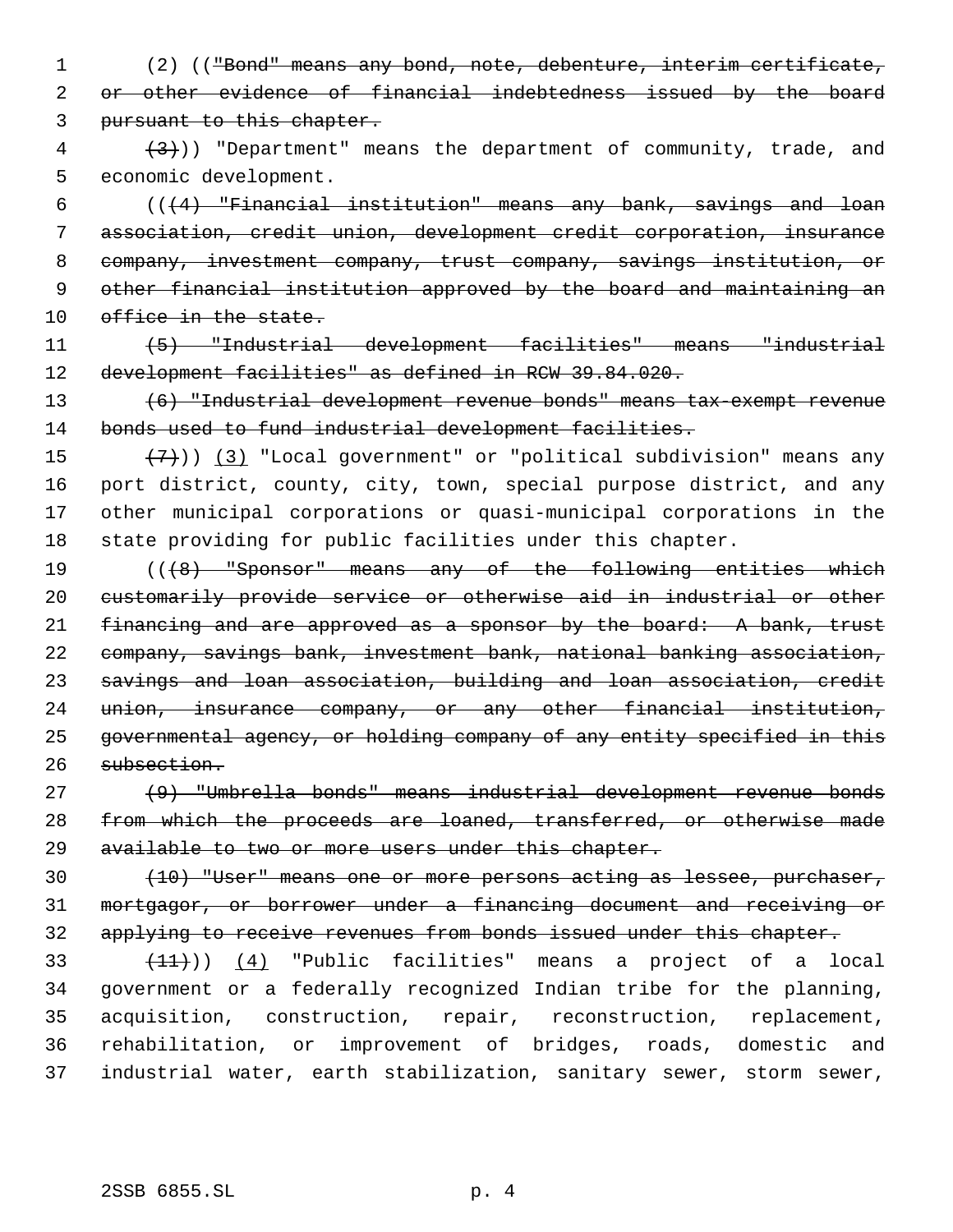1 railroad, electricity, telecommunications, transportation, natural gas, 2 buildings or structures, and port facilities, all for the purpose of 3 job creation, job retention, or job expansion.

 $4$  ( $(\frac{12}{12})$ ) (5) "Rural county" means a county with a population 5 density of fewer than one hundred persons per square mile or a county 6 smaller than two hundred twenty-five square miles, as determined by the 7 office of financial management and published each year by the 8 department for the period July 1st to June 30th.

9 (( $(13)$  "Rural natural resources impact area" means:

10  $(a)$  A nonmetropolitan county, as defined by the 1990 decennial 11 census, that meets three of the five criteria set forth in subsection  $12 \quad (14)$  of this section;

13 (b) A nonmetropolitan county with a population of less than forty 14 thousand in the 1990 decennial census, that meets two of the five 15 criteria as set forth in subsection (14) of this section; or

16  $(e)$  A nonurbanized area, as defined by the 1990 decennial census, 17 that is located in a metropolitan county that meets three of the five 18 criteria set forth in subsection (14) of this section.

19 (14) For the purposes of designating rural natural resources impact 20 areas, the following criteria shall be considered:

 $21$   $(a)$  A lumber and wood products employment location quotient at or 22 above the state average;

23 (b) A commercial salmon fishing employment location quotient at or 24 above the state average;

25 (c) Projected or actual direct lumber and wood products job losses 26 of one hundred positions or more;

27 (d) Projected or actual direct commercial salmon fishing job losses 28 of one hundred positions or more; and

 (e) An unemployment rate twenty percent or more above the state average. The counties that meet these criteria shall be determined by 31 the employment security department for the most recent year for which data is available. For the purposes of administration of programs under this chapter, the United States post office five-digit zip code delivery areas will be used to determine residence status for eligibility purposes. For the purpose of this definition, a zip code delivery area of which any part is ten miles or more from an urbanized area is considered nonurbanized. A zip code totally surrounded by zip codes qualifying as nonurbanized under this definition is also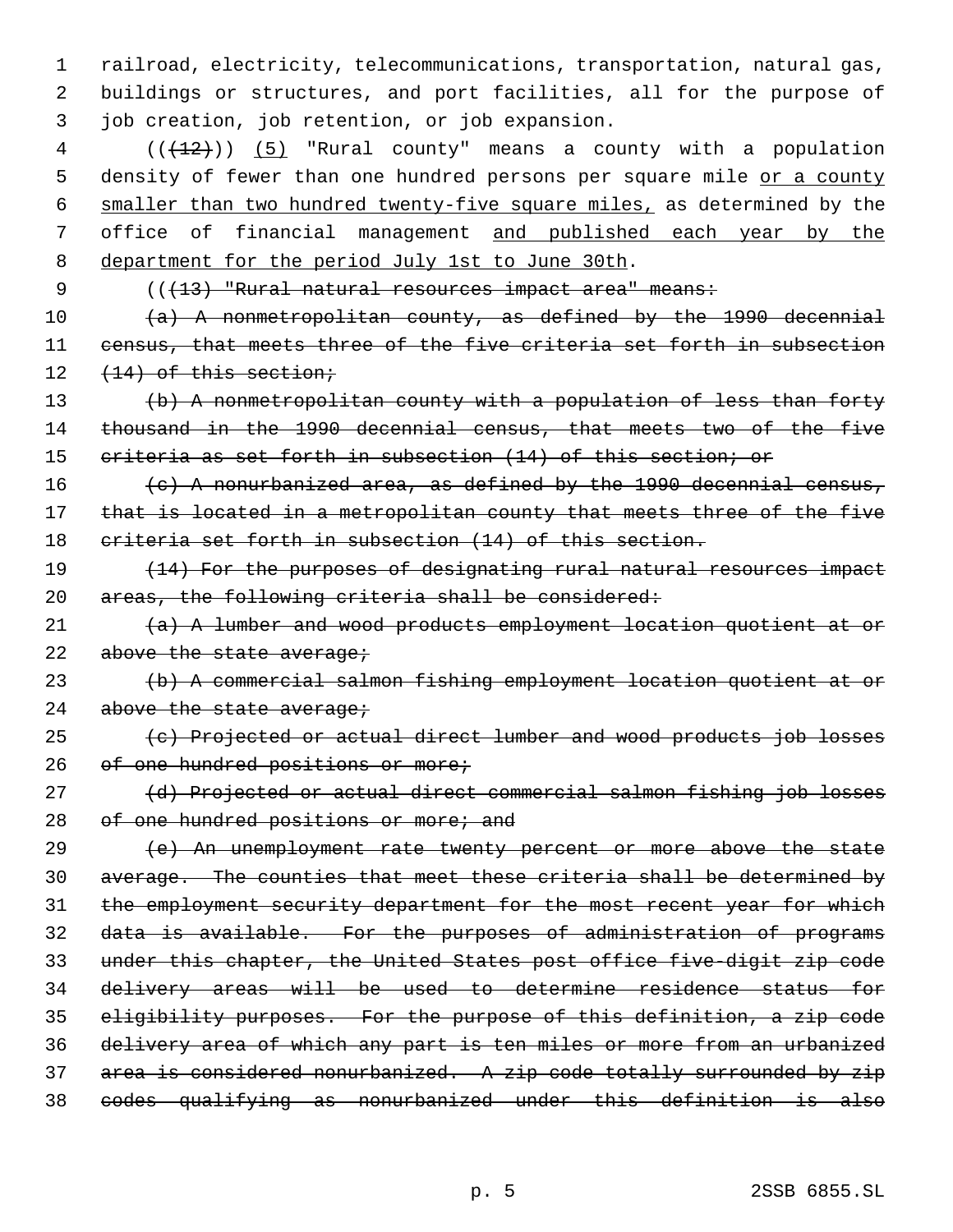considered nonurbanized. The office of financial management shall make

available a zip code listing of the areas to all agencies and

organizations providing services under this chapter.))

 **Sec. 3.** RCW 43.160.030 and 2004 c 252 s 2 are each amended to read as follows:

 (1) The community economic revitalization board is hereby created to exercise the powers granted under this chapter.

 (2) The board shall consist of one member from each of the two major caucuses of the house of representatives to be appointed by the speaker of the house and one member from each of the two major caucuses of the senate to be appointed by the president of the senate. The board shall also consist of the following members appointed by the governor: A recognized private or public sector economist; one port district official; one county official; one city official; one representative of a federally recognized Indian tribe; one representative of the public; one representative of small businesses each from: (a) The area west of Puget Sound, (b) the area east of Puget Sound and west of the Cascade range, (c) the area east of the Cascade range and west of the Columbia river, and (d) the area east of the Columbia river; one executive from large businesses each from the area west of the Cascades and the area east of the Cascades. The appointive members shall initially be appointed to terms as follows: Three members for one-year terms, three members for two-year terms, and three members for three-year terms which shall include the chair. Thereafter each succeeding term shall be for three years. The chair of the board shall be selected by the governor. The members of the board shall elect one of their members to serve as vice-chair. The director of community, trade, and economic development, the director of revenue, the commissioner of employment security, and the secretary of transportation shall serve as nonvoting advisory members of the board.

 (3) Management services, including fiscal and contract services, shall be provided by the department to assist the board in implementing 33 this chapter ((and the allocation of private activity bonds)).

 (4) Members of the board shall be reimbursed for travel expenses as provided in RCW 43.03.050 and 43.03.060.

 (5) If a vacancy occurs by death, resignation, or otherwise of appointive members of the board, the governor shall fill the same for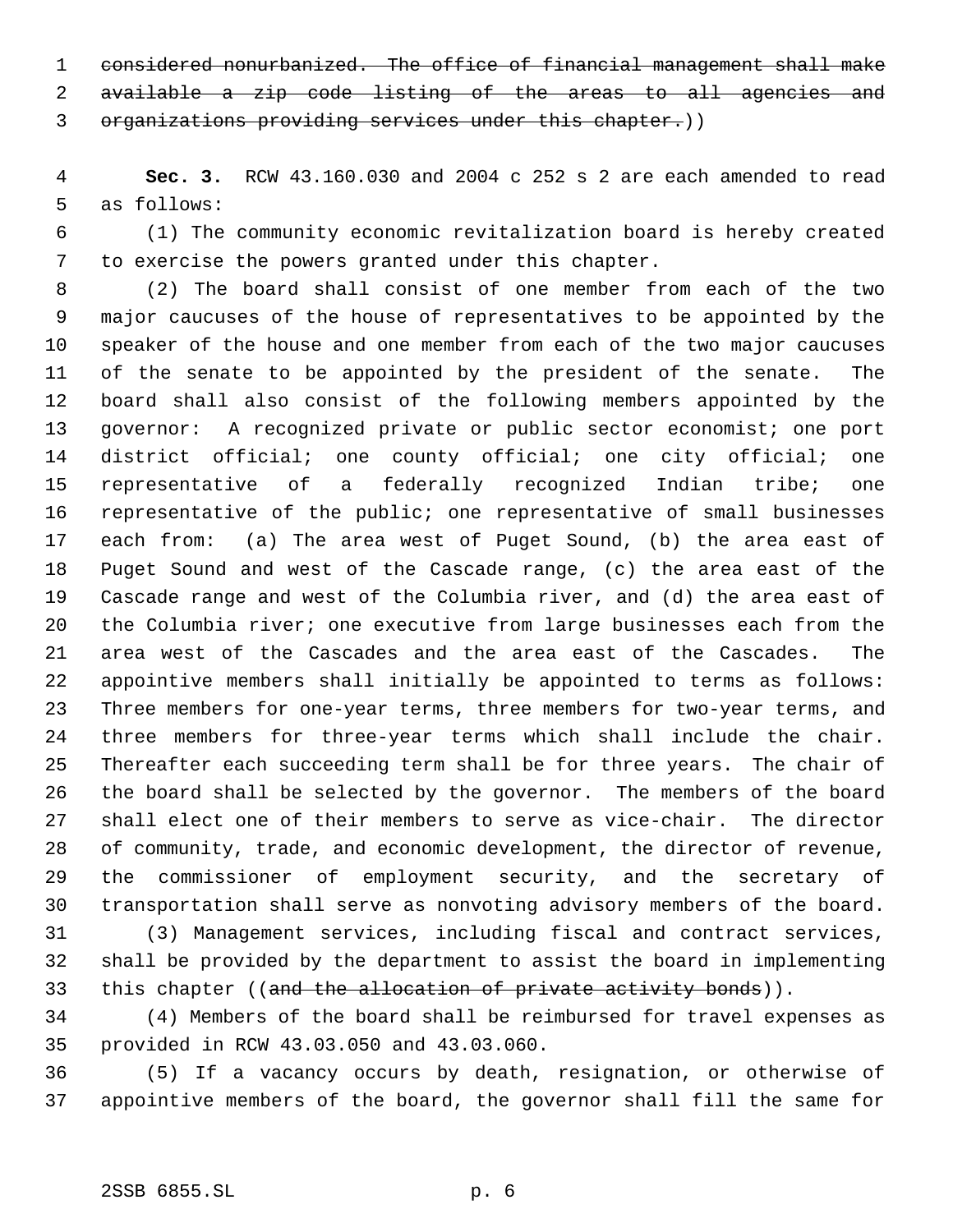the unexpired term. Members of the board may be removed for malfeasance or misfeasance in office, upon specific written charges by the governor, under chapter 34.05 RCW.

 (6) A member appointed by the governor may not be absent from more than fifty percent of the regularly scheduled meetings in any one calendar year. Any member who exceeds this absence limitation is deemed to have withdrawn from the office and may be replaced by the governor.

# (7) A majority of members currently appointed constitutes a quorum.

 **Sec. 4.** RCW 43.160.050 and 1996 c 51 s 4 are each amended to read as follows:

12 The board may:

 (1) Adopt bylaws for the regulation of its affairs and the conduct of its business.

(2) Adopt an official seal and alter the seal at its pleasure.

(3) Utilize the services of other governmental agencies.

 (4) Accept from any federal agency loans or grants for the planning or financing of any project and enter into an agreement with the agency respecting the loans or grants.

 (5) Conduct examinations and investigations and take testimony at public hearings of any matter material for its information that will assist in determinations related to the exercise of the board's lawful powers.

 (6) Accept any gifts, grants, or loans of funds, property, or financial or other aid in any form from any other source on any terms and conditions which are not in conflict with this chapter.

27 (7) ((Exercise all the powers of a public corporation under chapter 28 39.84 RCW.

 (8) Invest any funds received in connection with industrial development revenue bond financing not required for immediate use, as the board considers appropriate, subject to any agreements with owners of bonds.

33 (9) Arrange for lines of credit for industrial development revenue bonds from and enter into participation agreements with any financial institution.

(10) Issue industrial development revenue bonds in one or more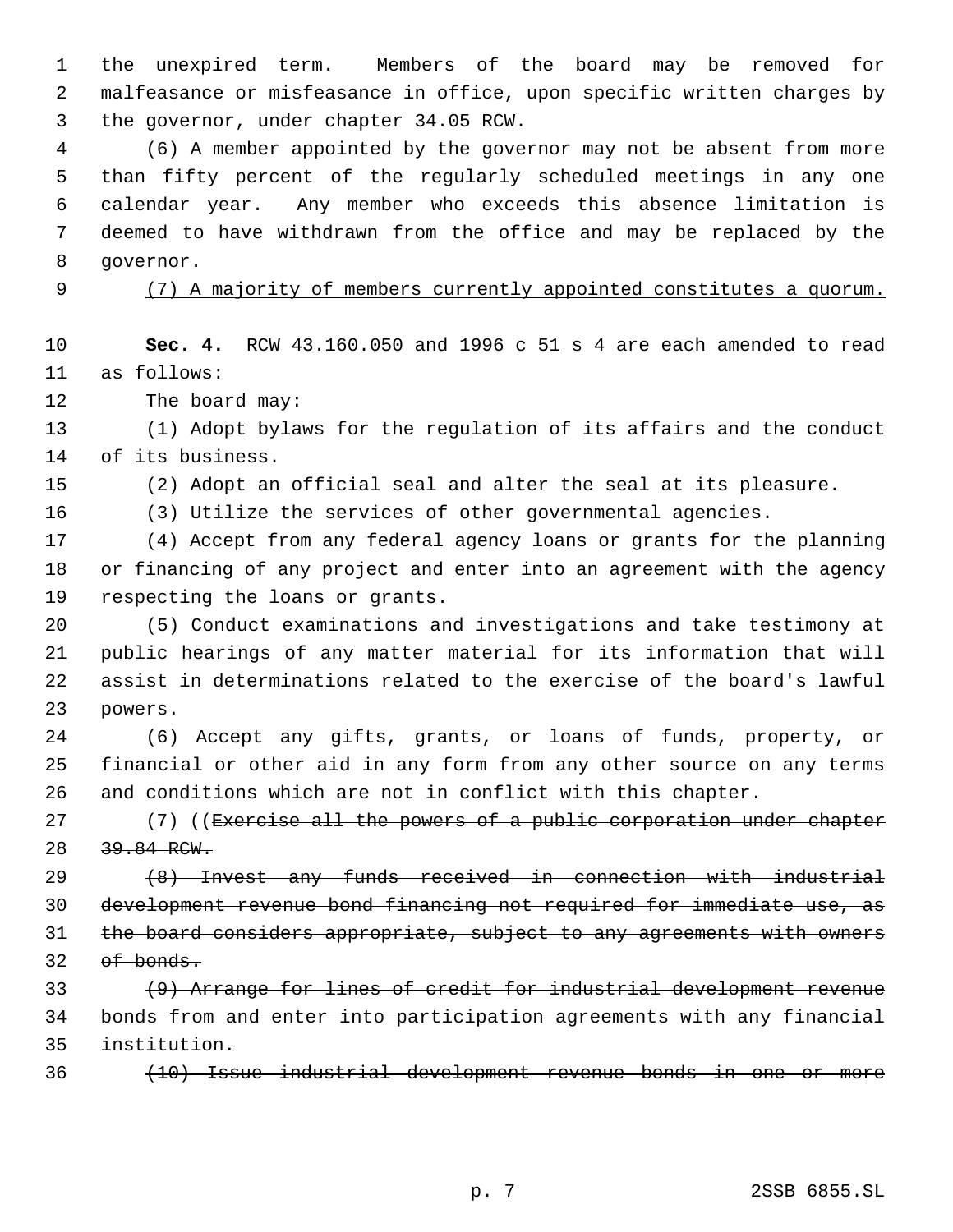1 series for the purpose of defraying the cost of acquiring or improving any industrial development facility or facilities and securing the payment of the bonds as provided in this chapter.

 $(4 + 11)$ ) Enter into agreements or other transactions with and accept grants and the cooperation of any governmental agency in furtherance of

this chapter.

 (((12) Sell, purchase, or insure loans to finance the costs of 8 industrial development facilities.

 (13) Service, contract, and pay for the servicing of loans for 10 industrial development facilities.

 (14) Provide financial analysis and technical assistance for 12 industrial development facilities when the board reasonably considers 13 it appropriate.

14 (15) Collect, with respect to industrial development revenue bonds, reasonable interest, fees, and charges for making and servicing its lease agreements, loan agreements, mortgage loans, notes, bonds, 17 commitments, and other evidences of indebtedness. Interest, fees, and charges are limited to the amounts required to pay the costs of the 19 board, including operating and administrative expenses and reasonable 20 allowances for losses that may be incurred.

 (16) Procure insurance or guarantees from any party as allowable under law, including a governmental agency, against any loss in 23 connection with its lease agreements, loan agreements, mortgage loans, 24 and other assets or property.

 $(17)$ ) (8) Adopt rules under chapter 34.05 RCW as necessary to carry out the purposes of this chapter.

 $((+18))$  (9) Do all acts and things necessary or convenient to carry out the powers expressly granted or implied under this chapter.

 **Sec. 5.** RCW 43.160.060 and 2007 c 231 s 3 are each amended to read as follows:

 The board is authorized to make direct loans to political subdivisions of the state and to federally recognized Indian tribes for the purposes of assisting the political subdivisions and federally recognized Indian tribes in financing the cost of public facilities, including development of land and improvements for public facilities, project-specific environmental, capital facilities, land use, permitting, feasibility, and marketing studies and plans; project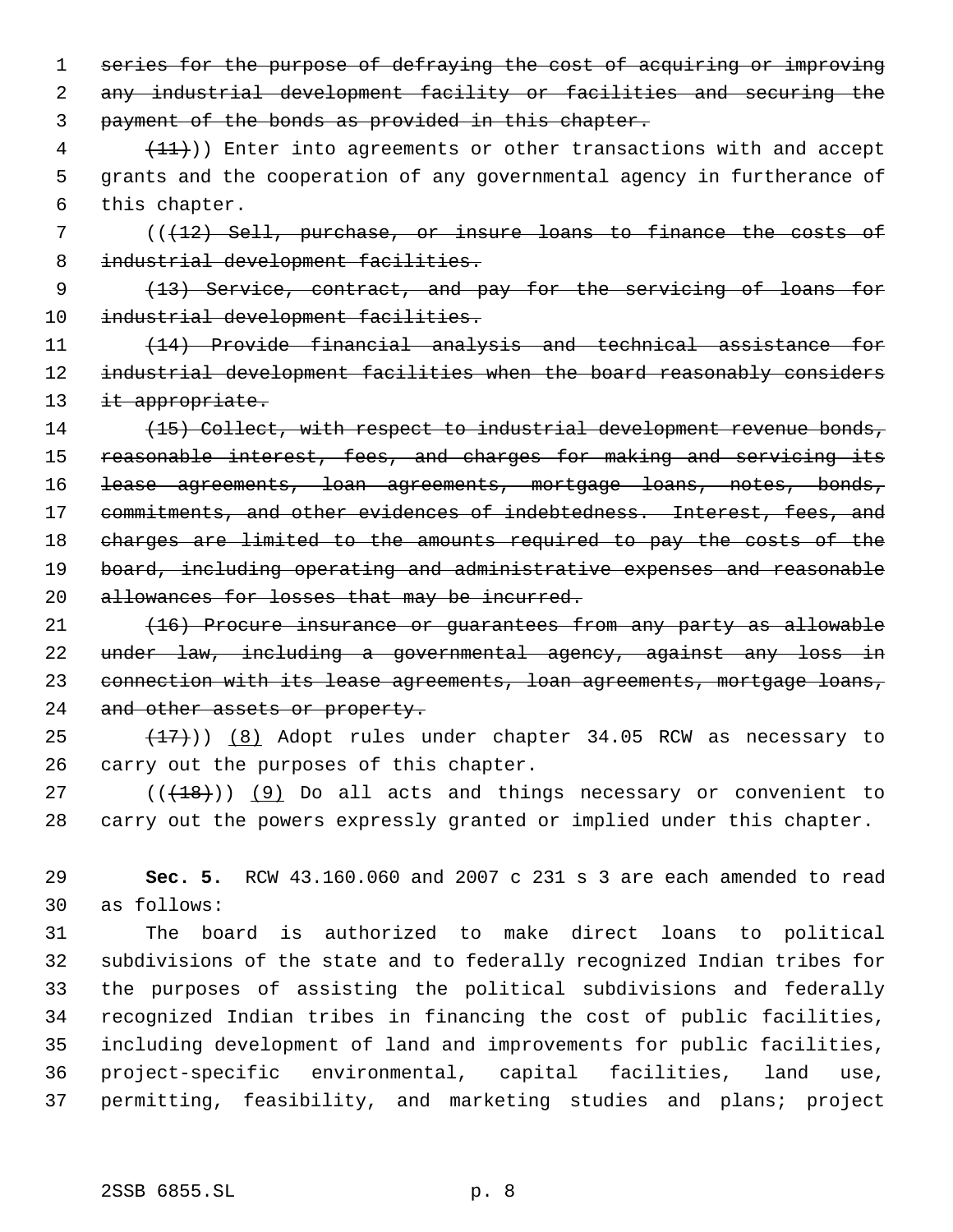design, site planning, and analysis; project debt and revenue impact analysis; as well as the construction, rehabilitation, alteration, expansion, or improvement of the facilities. A grant may also be authorized for purposes designated in this chapter, but only when, and to the extent that, a loan is not reasonably possible, given the limited resources of the political subdivision or the federally recognized Indian tribe and the finding by the board that financial circumstances require grant assistance to enable the project to move 9 forward. However, ((at least ten)) no more than twenty-five percent of 10 all financial assistance ((provided)) approved by the board in any 11 biennium ((shall)) may consist of grants to political subdivisions and federally recognized Indian tribes.

 Application for funds shall be made in the form and manner as the board may prescribe. In making grants or loans the board shall conform to the following requirements:

(1) The board shall not provide financial assistance:

 (a) For a project the primary purpose of which is to facilitate or promote a retail shopping development or expansion.

 (b) For any project that evidence exists would result in a development or expansion that would displace existing jobs in any other community in the state.

22 (c) ((For the acquisition of real property, including buildings and 23 other fixtures which are a part of real property.

 $(4)$ )) For a project the primary purpose of which is to facilitate or promote gambling.

26 (d) For a project located outside the jurisdiction of the applicant political subdivision or federally recognized Indian tribe.

(2) The board shall only provide financial assistance:

29 (a) For ((those projects which would result in specific private developments or expansions (i) in manufacturing, production, food processing, assembly, warehousing, advanced technology, research and development, and industrial distribution; (ii) for processing recyclable materials or for facilities that support recycling, including processes not currently provided in the state, including but not limited to, de-inking facilities, mixed waste paper, plastics, yard waste, and problem-waste processing; (iii) for manufacturing facilities that rely significantly on recyclable materials, including but not limited to waste tires and mixed waste paper; (iv) which support the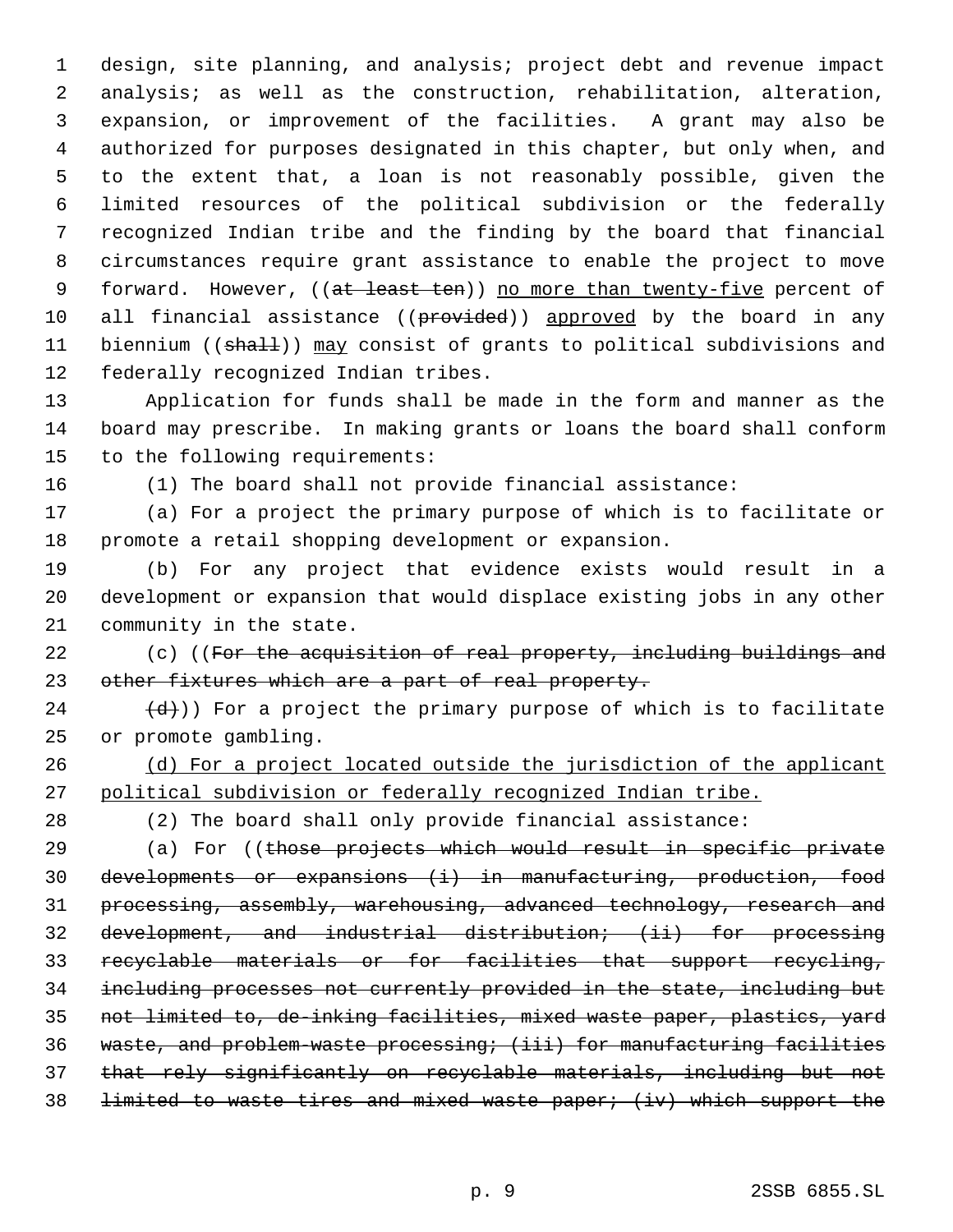relocation of businesses from nondistressed urban areas to rural 2 counties or rural natural resources impact areas; or  $(v)$  which substantially support the trading of goods or services outside of the state's borders. (b) For projects which it finds)) a project demonstrating convincing evidence that a specific private development or expansion is ready to occur and will occur only if the public facility improvement is made that: (i) Results in the creation of significant private sector jobs or significant private sector capital investment as determined by the board and is consistent with the state comprehensive economic development plan developed by the Washington economic development 13 commission pursuant to chapter 43.162 RCW, once the plan is adopted; and 15 (ii) Will improve the opportunities for the successful maintenance, establishment, or expansion of industrial or commercial plants or will otherwise assist in the creation or retention of long-term economic 18 opportunities( $(-$  (c) When the application includes convincing evidence that a 20 specific private development or expansion is ready to occur and will 21 occur only if the public facility improvement is made)) $$  (b) For a project that cannot meet the requirement of (a) of this subsection but is a project that: 24 (i) Results in the creation of significant private sector jobs or significant private sector capital investment as determined by the board and is consistent with the state comprehensive economic development plan developed by the Washington economic development 28 commission pursuant to chapter 43.162 RCW, once the plan is adopted; (ii) Is part of a local economic development plan consistent with applicable state planning requirements; (iii) Can demonstrate project feasibility using standard economic principles; and (iv) Is located in a rural community as defined by the board, or a rural county; (c) For site-specific plans, studies, and analyses that address environmental impacts, capital facilities, land use, permitting, 37 feasibility, marketing, project engineering, design, site planning, and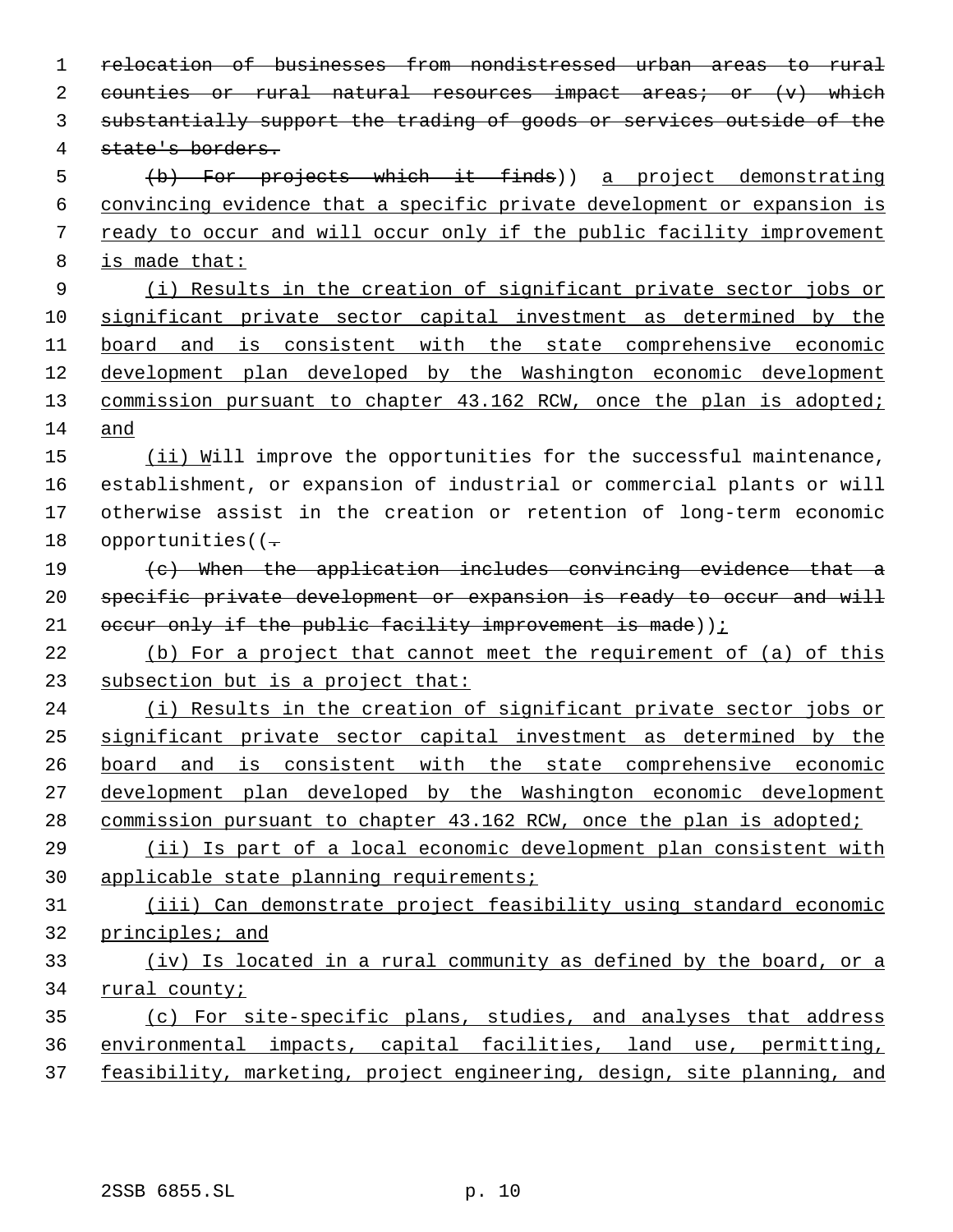project debt and revenue impacts, as grants not to exceed fifty

thousand dollars.

 (3) The board shall develop guidelines for local participation and allowable match and activities.

 (4) An application must demonstrate local match and local participation, in accordance with guidelines developed by the board.

 (5) An application must be approved by the political subdivision and supported by the local associate development organization or local workforce development council or approved by the governing body of the federally recognized Indian tribe.

 (6) The board may allow de minimis general system improvements to be funded if they are critically linked to the viability of the 13 project.

 (7) An application must demonstrate convincing evidence that the 15 median hourly wage of the private sector jobs created after the project 16 is completed will exceed the countywide median hourly wage.

 (8) The board shall prioritize each proposed project according to: (a) The relative benefits provided to the community by the jobs the project would create, not just the total number of jobs it would create 20 after the project is completed ((and according)), but also giving 21 consideration to the unemployment rate in the area in which the jobs would be located;

23 (b) The rate of return of the state's investment, ((that includes the)) including, but not limited to, the leveraging of private sector investment, anticipated job creation and retention, and expected 26 increases in state and local tax revenues associated with the project; ((and))

 (c) Whether the proposed project offers a health insurance plan for employees that includes an option for dependents of employees;

 (d) Whether the public facility investment will increase existing capacity necessary to accommodate projected population and employment growth in a manner that supports infill and redevelopment of existing urban or industrial areas that are served by adequate public facilities. Projects should maximize the use of existing infrastructure and provide for adequate funding of necessary transportation improvements; and

(e) Whether the applicant has developed and adhered to guidelines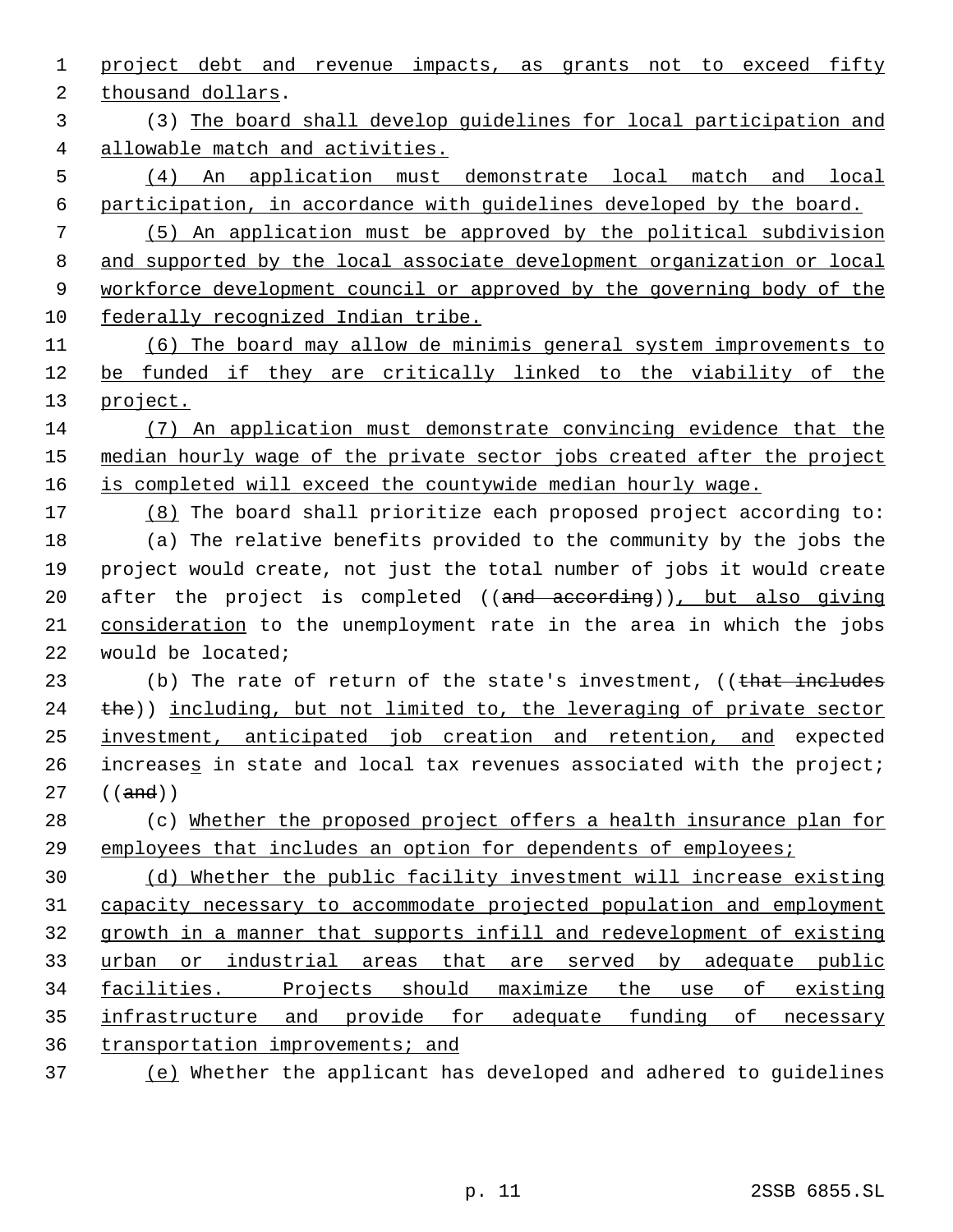regarding its permitting process for those applying for development permits consistent with section 1(2), chapter 231, Laws of 2007.

 (( $(4)$ )) (9) A responsible official of the political subdivision or the federally recognized Indian tribe shall be present during board deliberations and provide information that the board requests.

 Before any financial assistance application is approved, the political subdivision or the federally recognized Indian tribe seeking the assistance must demonstrate to the community economic revitalization board that no other timely source of funding is available to it at costs reasonably similar to financing available from the community economic revitalization board.

 **Sec. 6.** RCW 43.160.070 and 1999 c 164 s 104 are each amended to read as follows:

 Public facilities financial assistance, when authorized by the board, is subject to the following conditions:

 (1) The moneys in the public facilities construction loan revolving 17 account ((and the distressed county public facilities construction loan 18 account)) shall be used solely to fulfill commitments arising from 19 financial assistance authorized in this chapter ((or, during the 1989- 91 fiscal biennium, for economic development purposes as appropriated 21 by the legislature)). The total outstanding amount which the board shall dispense at any time pursuant to this section shall not exceed 23 the moneys available from the account( $(s)$ ). ((The total amount of outstanding financial assistance in Pierce, King, and Snohomish counties shall never exceed sixty percent of the total amount of 26 outstanding financial assistance disbursed by the board under this chapter without reference to financial assistance provided under RCW  $28 \quad 43.160.220()$ 

 (2) On contracts made for public facilities loans the board shall determine the interest rate which loans shall bear. The interest rate shall not exceed ten percent per annum. The board may provide reasonable terms and conditions for repayment for loans, including partial forgiveness of loan principal and interest payments on projects 34 located in rural communities as defined by the board, or rural counties ((or rural natural resources impact areas, as the board determines)). The loans shall not exceed twenty years in duration.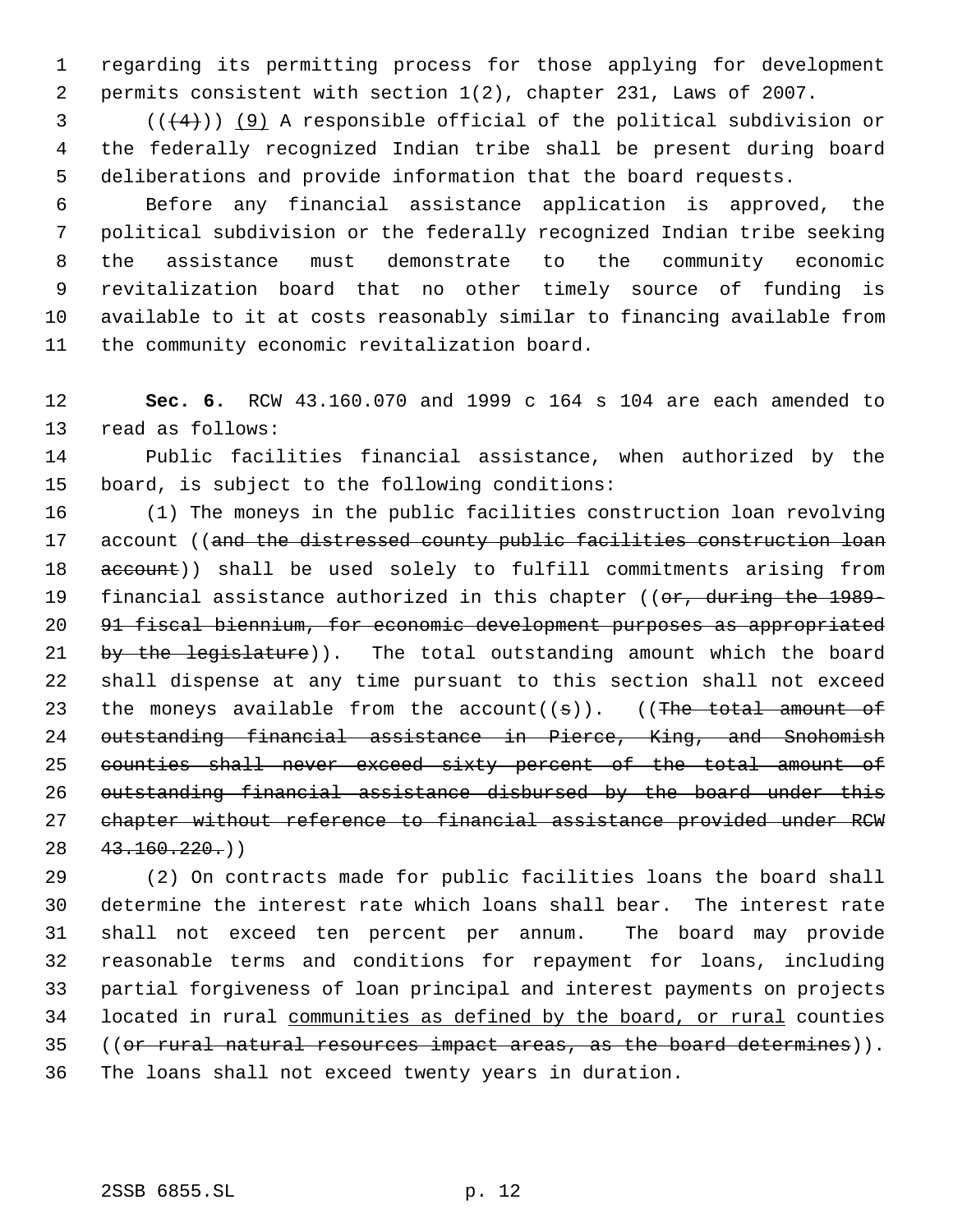(3) Repayments of loans made from the public facilities construction loan revolving account under the contracts for public facilities construction loans shall be paid into the public facilities 4 construction loan revolving account. ((Repayments of loans made from the distressed county public facilities construction loan account under the contracts for public facilities construction loans shall be paid into the distressed county public facilities construction loan 8 account.)) Repayments of loans from moneys from the new appropriation from the public works assistance account for the fiscal biennium ending June 30, 1999, shall be paid into the public works assistance account.

 (4) When every feasible effort has been made to provide loans and loans are not possible, the board may provide grants upon finding that unique circumstances exist.

 **Sec. 7.** RCW 43.160.074 and 1985 c 433 s 5 are each amended to read as follows:

 (1) An application to the board from a political subdivision may also include a request for improvements to an existing state highway or highways. The application is subject to all of the applicable criteria relative to qualifying types of development set forth in this chapter, as well as procedures and criteria established by the board.

 (2) Before board consideration of an application from a political subdivision that includes a request for improvements to an existing state highway or highways, the application shall be forwarded by the 24 board to the department of transportation ((commission)).

 (3) The board may not make its final determination on any application made under subsection (1) of this section before receiving 27 approval, as submitted or amended or disapproval from the department of 28 transportation ((commission)) as specified in RCW 47.01.280. Notwithstanding its disposition of the remainder of any such application, the board may not approve a request for improvements to an existing state highway or highways without the approval as submitted or 32 amended of the department of transportation ((commission)) as specified in RCW 47.01.280.

 (4) The board shall notify the department of transportation ((commission)) of its decision regarding any application made under this section.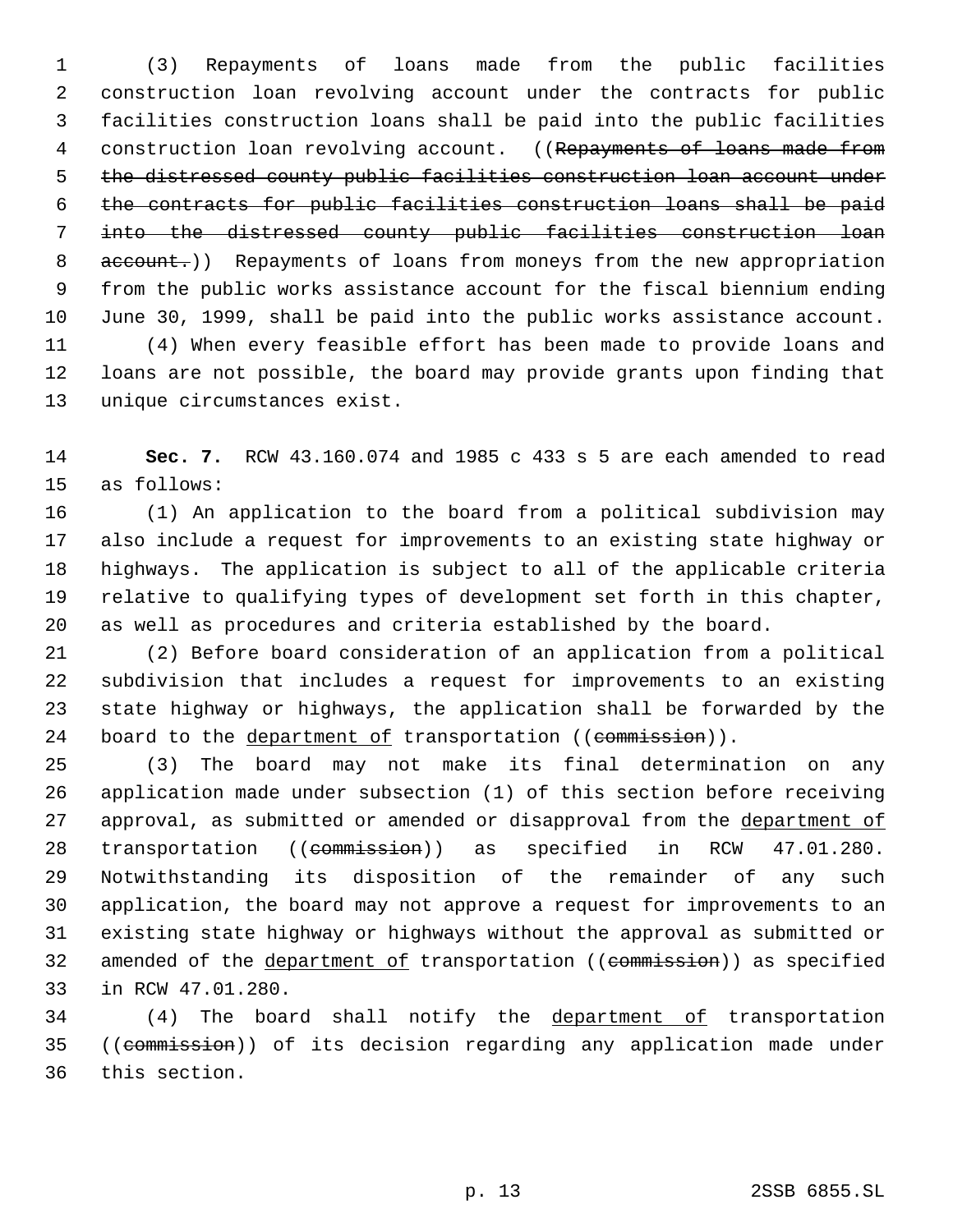1 **Sec. 8.** RCW 43.160.076 and 1999 c 164 s 105 are each reenacted and 2 amended to read as follows:

 (1) Except as authorized to the contrary under subsection (2) of this section, from all funds available to the board for financial 5 assistance in a biennium under this chapter ((without reference to financial assistance provided under RCW 43.160.220)), the board shall ((spend)) approve at least seventy-five percent of the first twenty million dollars of funds available and at least fifty percent of any 9 additional funds for financial assistance for projects in rural 10 counties ((<del>or rural natural resources impact areas</del>)).

11 (2) If at any time during the last six months of a biennium the 12 board finds that the actual and anticipated applications for qualified 13 projects in rural counties ((or rural natural resources impact areas)) 14 are clearly insufficient to use up the ((seventy-five percent)) 15 allocations under subsection (1) of this section, then the board shall 16 estimate the amount of the insufficiency and during the remainder of 17 the biennium may use that amount of the allocation for financial 18 assistance to projects not located in rural counties ((or rural natural 19 resources impact areas)).

20 **Sec. 9.** RCW 43.160.900 and 1993 c 320 s 8 are each amended to read 21 as follows:

22 (1) The community economic revitalization board shall ((report to 23 the appropriate standing committees of the legislature biennially on 24 the implementation of)) conduct biennial outcome-based evaluations of 25 the financial assistance provided under this chapter. The ((report)) 26 evaluations shall include information on the number of applications for 27 community economic revitalization board assistance( $(\tau)$ ) *i* the number and 28 types of projects approved( $(\tau)$ ) *i* the grant or loan amount awarded each 29 project( $(\tau)$ ); the projected number of jobs created or retained by each 30 project( $(\tau)$ ) *i* the actual number and cost of jobs created or retained by 31 each project( $(\tau)$ ); the wages and health benefits associated with the 32 jobs; the amount of state funds and total capital invested in projects; 33 the number and types of businesses assisted by funded projects; the 34 location of funded projects; the transportation infrastructure 35 available for completed projects; the local match and local 36 participation obtained; the number of delinquent loans( $(\tau)$ ); and the 37 number of project terminations. The ((report)) evaluations may also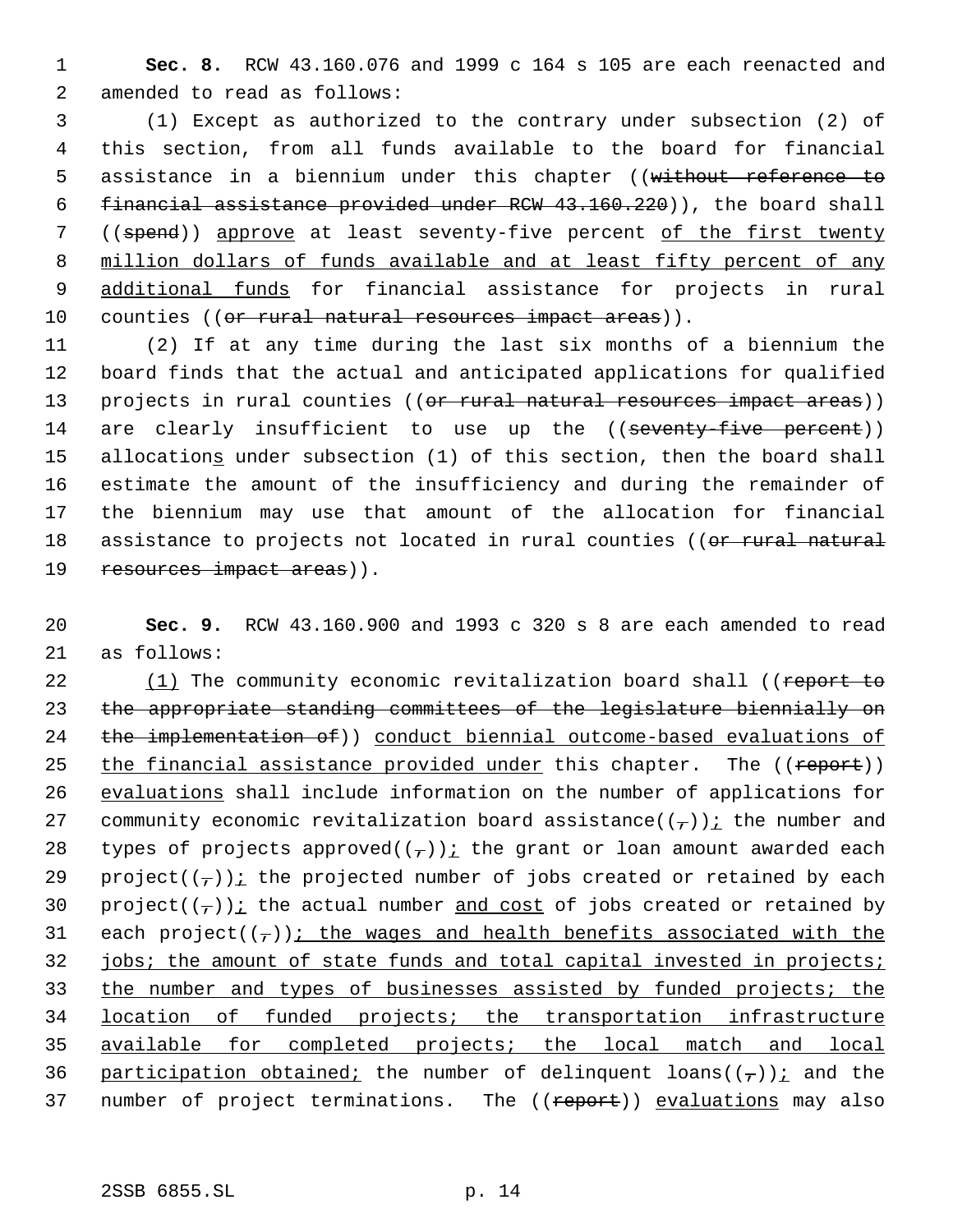include additional performance measures and recommendations for 2 programmatic changes. ((The first report shall be submitted by December 1, 1994.))

 (2)(a) By September 1st of each even-numbered year, the board shall forward its draft evaluation to the Washington state economic development commission for review and comment, as required in section 10 of this act. The board shall provide any additional information as may be requested by the commission for the purpose of its review.

 (b) Any written comments or recommendations provided by the commission as a result of its review shall be included in the board's 11 completed evaluation. The evaluation must be presented to the governor and appropriate committees of the legislature by December 31st of each even-numbered year. The initial evaluation must be submitted by December 31, 2010.

 *\*NEW SECTION. Sec. 10. A new section is added to chapter 43.162 RCW to read as follows:*

 *The Washington state economic development commission shall review and provide written comments and recommendations for inclusion in the biennial evaluation conducted by the community economic revitalization board under RCW 43.160.900. \*Sec. 10 was vetoed. See message at end of chapter.*

 **Sec. 11.** RCW 43.160.080 and 1998 c 321 s 30 are each amended to read as follows:

 There shall be a fund in the state treasury known as the public facilities construction loan revolving account, which shall consist of 25 all moneys collected under this chapter((<del>, except moneys of the board</del> collected in connection with the issuance of industrial development revenue bonds and moneys deposited in the distressed county public 28 facilities construction loan account under RCW  $(43.160.220_7)$  and any 29 moneys appropriated to it by  $law((\div - \text{PROVIDED}, \text{That} \text{seventy-five})$  percent of all principal and interest payments on loans made with the proceeds deposited in the account under section 901, chapter 57, Laws of 1983 1st ex. sess. shall be deposited in the general fund as reimbursement for debt service payments on the bonds authorized in RCW 34 43.83.184)). Disbursements from the revolving account shall be on authorization of the board. In order to maintain an effective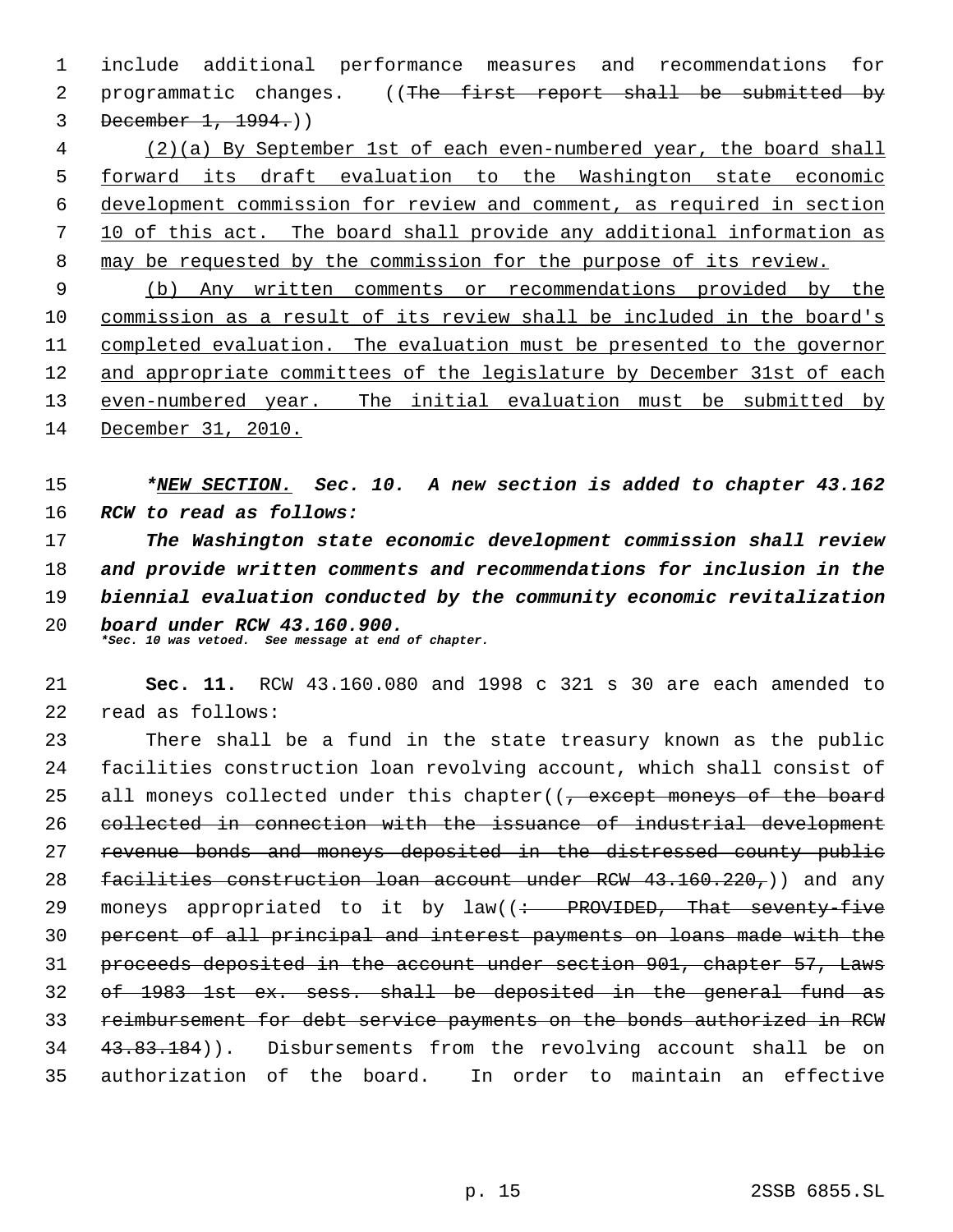expenditure and revenue control, the public facilities construction loan revolving account shall be subject in all respects to chapter 43.88 RCW.

 *\*NEW SECTION. Sec. 12. (1) The legislature recognizes that although many regions of the state are thriving, there are still distressed communities throughout rural and urban Washington where capital investments in community services initiatives could create vibrant local business districts and prosperous neighborhoods.*

 *(2) The legislature also recognizes that nonprofit organizations provide a variety of community services that serve the needs of the citizens of Washington, including many services implemented under contract with state agencies. The legislature also finds that the efficiency and quality of these services may be enhanced by the provision of safe, reliable, and sound facilities, and that, in certain cases, it may be appropriate for the state to assist in the development of these facilities.*

 *(3) The legislature finds that providing these capital investments is critical for the economic health of local distressed communities, helps build strong relationships with the state, and expands life opportunities for underserved, low-income populations. \*Sec. 12 was vetoed. See message at end of chapter.*

 NEW SECTION. **Sec. 13.** A new section is added to chapter 43.63A RCW to read as follows:

 The definitions in this section apply throughout RCW 43.63A.125, this section, and sections 14 and 16 of this act unless the context clearly requires otherwise.

 (1) "Department" means the department of community, trade, and economic development.

 (2) "Distressed community" means: (a) A county that has an unemployment rate that is twenty percent above the state average for the immediately previous three years; (b) an area within a county that the department determines to be a low-income community, using as guidance the low-income community designations under the community development financial institutions fund's new markets tax credit program of the United States department of the treasury; or (c) a school district in which at least fifty percent of local elementary students receive free and reduced-price meals.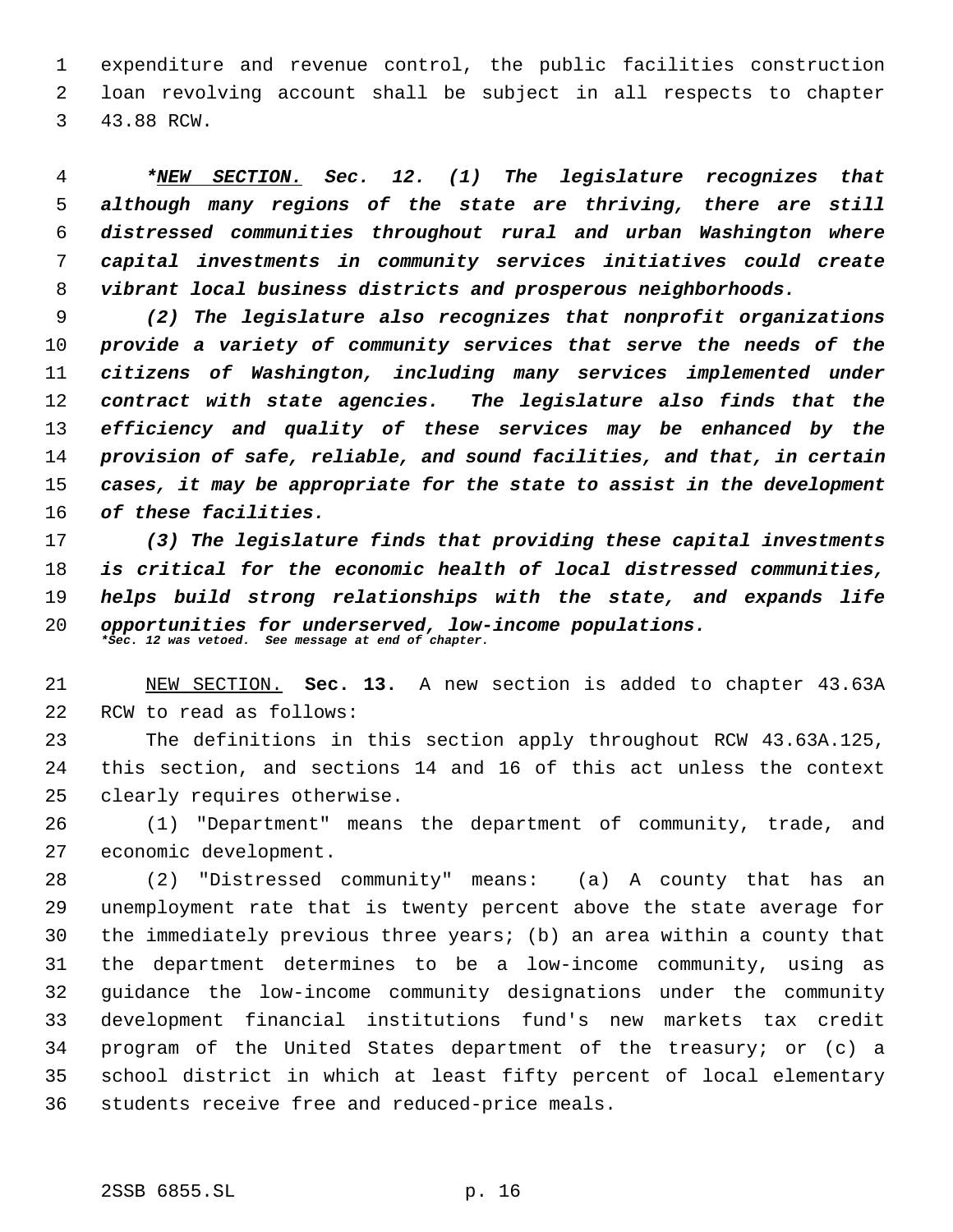(3) "Nonprofit organization" means an organization that is tax exempt, or not required to apply for an exemption, under section 501(c)(3) of the federal internal revenue code of 1986, as amended.

 (4) "Technical assistance" means professional services provided under contract to nonprofit organizations for feasibility studies, planning, and project management related to acquiring, constructing, or rehabilitating nonresidential community services facilities.

 NEW SECTION. **Sec. 14.** A new section is added to chapter 43.63A RCW to read as follows:

 The building communities fund account is created in the state treasury. The account shall consist of legislative appropriations and gifts, grants, or endowments from other sources as permitted by law. Moneys in the account may be spent only after appropriation. Expenditures from the account may be used only for capital and technical assistance grants as provided in RCW 43.63A.125.

 **Sec. 15.** RCW 43.63A.125 and 2006 c 371 s 233 are each amended to read as follows:

18 (1) The department shall establish ((a competitive process to solicit proposals for and prioritize projects that assist nonprofit 20 organizations in)) the building communities fund program. Under the program, capital and technical assistance grants may be made to 22 nonprofit organizations for acquiring, constructing, or rehabilitating 23 facilities used for the delivery of nonresidential ((social)) community services, including social service centers and multipurpose community 25 centers, including those serving a distinct or ethnic population. Such facilities must be located in a distressed community or serve a substantial number of low-income or disadvantaged persons.

 (2) The department shall establish a competitive process to 29 ((prioritize)) solicit and evaluate applications for the ((assistance)) building communities fund program as follows:

 (a) The department shall conduct a statewide solicitation of 32 project applications from ((<del>local governments,</del>)) nonprofit 33 organizations( $\left(\frac{1}{2}, \frac{1}{2}a\right)$  other entities, as determined by the department)). 34 (b) The department shall evaluate ((and rank)) applications in consultation with a citizen advisory committee using objective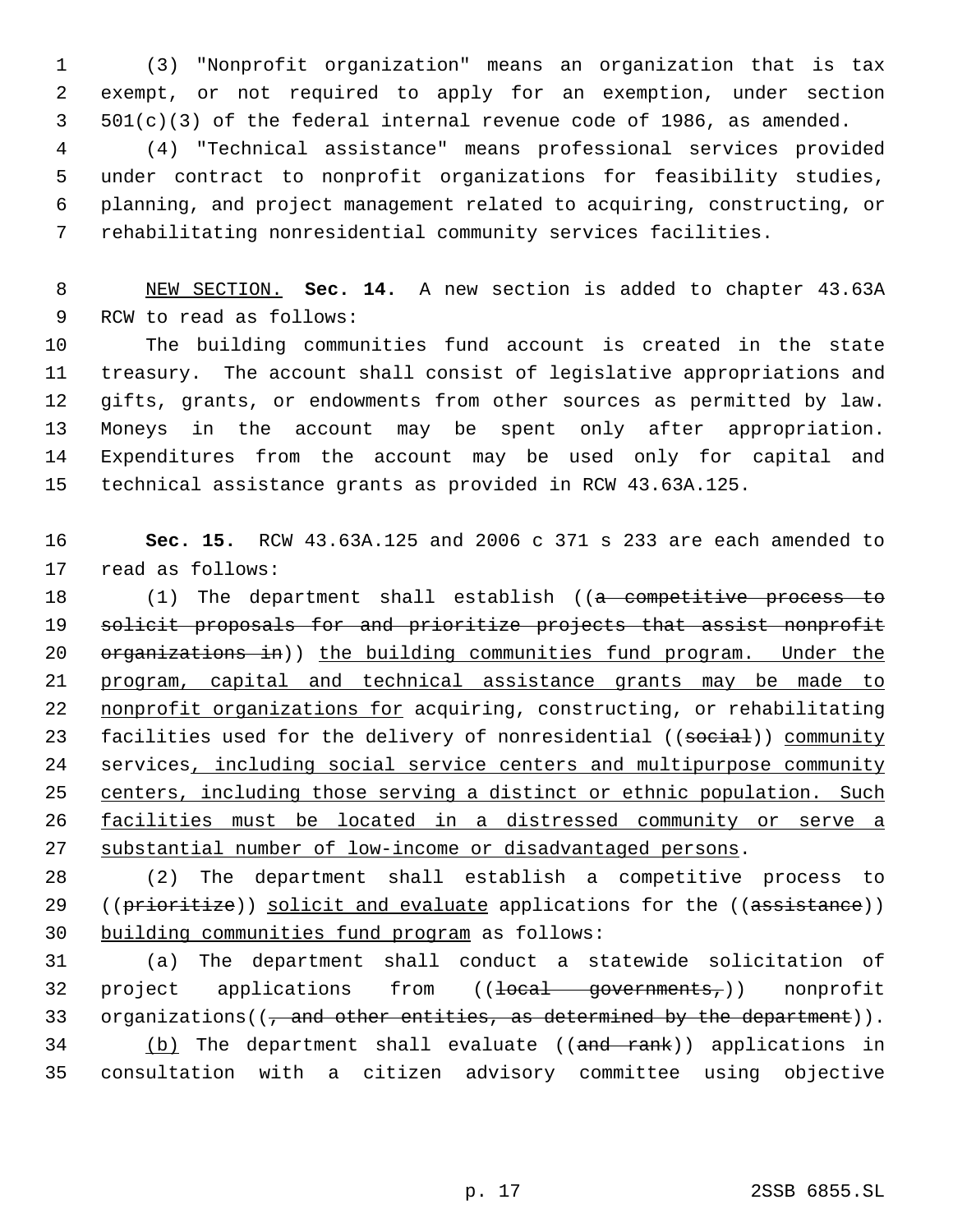1 criteria. ((At a minimum)) To be considered qualified, applicants must 2 demonstrate that the ((requested assistance)) proposed project: 3 (i) Will increase the range, efficiency, or quality of the 4 ((social)) services ((it provides)) provided to citizens; (ii) Will be located in a distressed community or will serve a substantial number of low-income or disadvantaged persons; (iii) Will offer a diverse set of activities that meet multiple community service objectives, including but not limited to: Providing social services; expanding employment opportunities for or increasing the employability of community residents; or offering educational or recreational opportunities separate from the public school system or private schools, as long as recreation is not the sole purpose of the 13 facility; (iv) Reflects a long-term vision for the development of the 15 community, shared by residents, businesses, leaders, and partners; (v) Requires state funding to accomplish a discrete, usable phase of the project; 18 (vi) Is ready to proceed and will make timely use of the funds; (vii) Is sponsored by one or more entities that have the 20 organizational and financial capacity to fulfill the terms of the grant agreement and to maintain the project into the future; (viii) Fills an unmet need for community services; (ix) Will achieve its stated objectives; and 24 (x) Is a community priority as shown through tangible commitments of existing or future assets made to the project by community 26 residents, leaders, businesses, and government partners. 27 (c) The evaluation ((and ranking)) process shall also include an examination of existing assets that applicants may apply to projects. Grant assistance under this section shall not exceed twenty-five 30 percent of the total cost of the project, except, under exceptional 31 circumstances, the department may reduce the amount of nonstate match required. The nonstate portion of the total project cost may include cash, the value of real property when acquired solely for the purpose of the project, and in-kind contributions. (((b) The department shall submit a prioritized list of recommended projects to the governor and the legislature in the department's

 biennial capital budget request beginning with the 2001-2003 biennium and thereafter. For the 1999- 2001 biennium, the department shall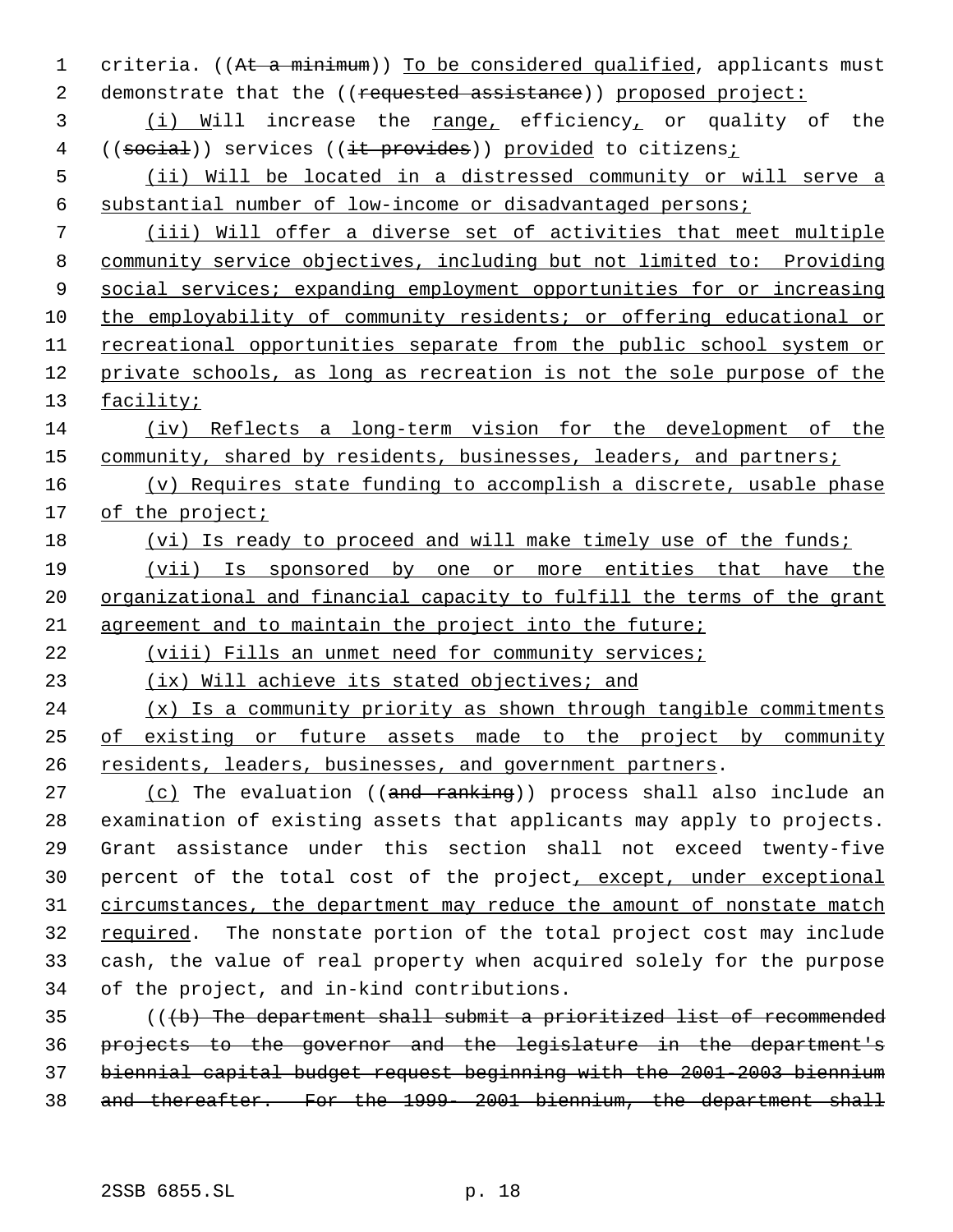conduct a solicitation and ranking process, as described in (a) of this subsection, for projects to be funded by appropriations provided for this program in the 1999-2001 capital budget. The list shall include 4 a description of each project, the amount of recommended state funding, and documentation of nonstate funds to be used for the project.

 The total amount of recommended state funding for projects on a biennial project list shall not exceed ten million dollars. Except for the 1999-2001 biennium, the department shall not sign contracts or otherwise financially obligate funds under this section until the 10 legislature has approved a specific list of projects.

11  $(e)$ ) (d) The department may not set a monetary limit to funding requests.

 (3) The department shall submit annually to the governor and the legislature in the department's capital budget request an unranked list 15 of the qualified eligible projects for which applications were 16 received. The list must include a description of each project, its 17 total cost, and the amount of state funding requested. The appropriate fiscal committees of the legislature shall use this list to determine building communities fund projects that may receive funding in the capital budget. The total amount of state capital funding available for all projects on the annual list shall be determined by the capital budget beginning with the 2009-2011 biennium and thereafter. In 23 addition, if cash funds have been appropriated, up to three million dollars may be used for technical assistance grants. The department shall not sign contracts or otherwise financially obligate funds under this section until the legislature has approved a specific list of projects.

 (4) In addition to the list of qualified eligible projects, the department shall submit to the appropriate fiscal committees of the legislature a summary report that describes the solicitation and evaluation processes, including but not limited to the number of applications received, the total amount of funding requested, issues encountered, if any, and any recommendations for process improvements. (5) After the legislature has approved a specific list of projects 35 in law, the department shall develop and manage appropriate contracts with the selected applicants; monitor project expenditures and grantee 37 performance; report project and contract information; and exercise due diligence and other contract management responsibilities as required.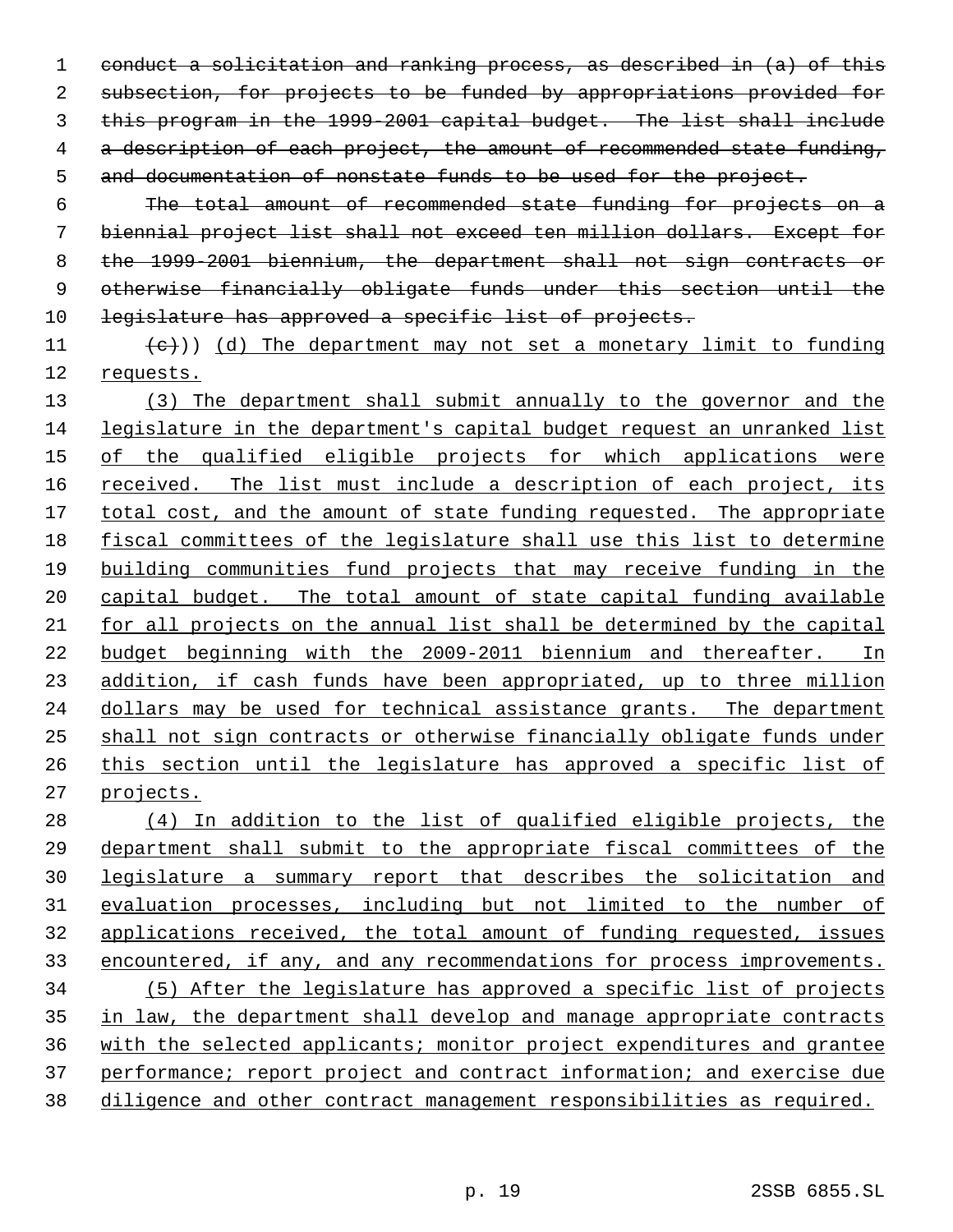(6) In contracts for grants authorized under this section the department shall include provisions which require that capital improvements shall be held by the grantee for a specified period of time appropriate to the amount of the grant and that facilities shall be used for the express purpose of the grant. If the grantee is found to be out of compliance with provisions of the contract, the grantee shall repay to the state general fund the principal amount of the grant plus interest calculated at the rate of interest on state of Washington general obligation bonds issued most closely to the date of authorization of the grant.

 NEW SECTION. **Sec. 16.** A new section is added to chapter 43.63A RCW to read as follows:

 (1) The department shall develop accountability and reporting standards for grant recipients. At a minimum, the department shall use the criteria listed in RCW 43.63A.125(2)(b) to evaluate the progress of each grant recipient.

 (2) Beginning January 1, 2011, the department shall submit an annual report to the appropriate committees of the legislature, including:

 (a) A list of projects currently under contract with the department under the building communities fund program; a description of each project, its total cost, the amount of state funding awarded and expended to date, the project status, the number of low-income people served, and the extent to which the project has met the criteria in RCW 43.63A.125(2)(b); and

 (b) Recommendations, if any, for policy and programmatic changes to the building communities fund program to better achieve program objectives.

 NEW SECTION. **Sec. 17.** The following acts or parts of acts are each repealed:

(1) RCW 43.160.100 (Status of board) and 1984 c 257 s 3;

 (2) RCW 43.160.120 (Commingling of funds prohibited) and 1984 c 257 s 5;

(3) RCW 43.160.130 (Personal liability) and 1984 c 257 s 6;

(4) RCW 43.160.140 (Accounts) and 1987 c 422 s 8 & 1984 c 257 s 7;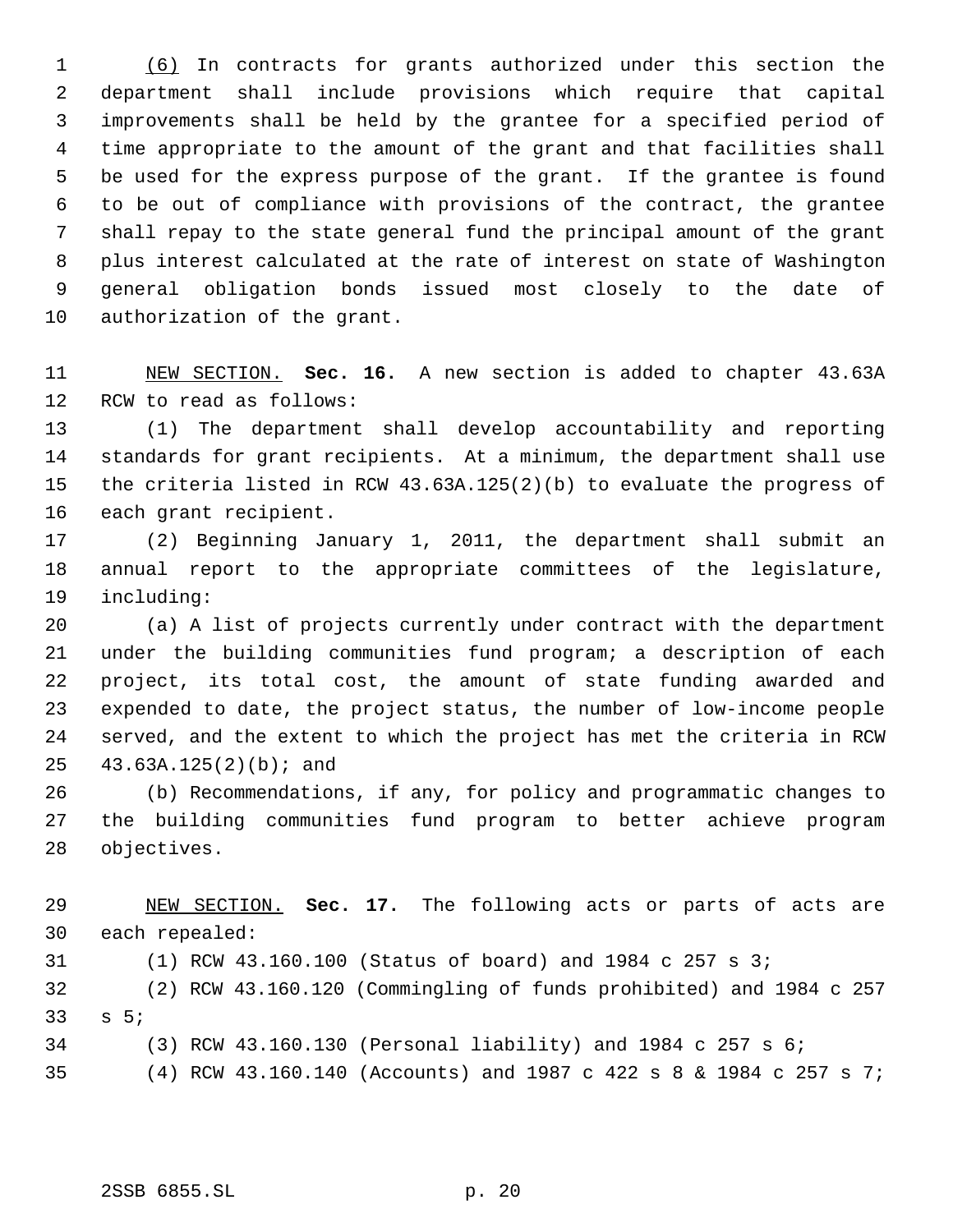1 (5) RCW 43.160.150 (Faith and credit not pledged) and 1984 c 257 s 2 8; 3 (6) RCW 43.160.160 (Security) and 1984 c 257 s 9; 4 (7) RCW 43.160.170 (Special reserve account) and 1984 c 257 s 10; 5 (8) RCW 43.160.200 (Economic development account--Eligibility for 6 assistance) and 2004 c 252 s 4, 1999 c 164 s 107, 1996 c 51 s 9, & 1995 7 c 226 s 16; 8 (9) RCW 43.160.210 (Distressed counties--Twenty percent of 9 financial assistance) and 1998 c 321 s 31 & 1998 c 55 s 5; 10 (10) RCW 43.160.220 (Distressed county public facilities 11 construction loan account) and 1998 c 321 s 9; 12 (11) RCW 43.160.230 (Job development fund program) and 2007 c 231 13 s 4 & 2005 c 425 s 2; 14 (12) RCW 43.160.240 (Job development fund program--Maximum grants) 15 and 2005 c 425 s 3; and 16 (13) RCW 44.28.801 (State public infrastructure programs and 17 funds--Inventory--Report) and 2006 c 371 s 229 & 2005 c 425 s 5. 18 NEW SECTION. **Sec. 18.** Sections 1, 2, 4 through 11, and 17 of this 19 act take effect July 1, 2009. 20 NEW SECTION. **Sec. 19.** Section 3 of this act is necessary for the 21 immediate preservation of the public peace, health, or safety, or 22 support of the state government and its existing public institutions, 23 and takes effect immediately. Passed by the Senate March 12, 2008. Passed by the House March 12, 2008. Approved by the Governor April 1, 2008, with the exception of certain items that were vetoed. Filed in Office of Secretary of State April 2, 2008. Note: Governor's explanation of partial veto is as follows: "I am returning, without my approval as to Sections 10 and 12, Second Substitute Senate Bill 6855 entitled: "AN ACT Relating to dedicated funding for jobs, economic development, and local capital projects." This bill expands upon the existing Community Services Facilities program by creating the Building Communities Fund Account in the State Treasury. I am very supportive of the policy underlying this bill. Section 10 gives responsibility to the Economic Development Commission that it already has and this is not something the Commission requested. Reiterating it in this legislation is unnecessary. Therefore, I am vetoing Section 10 to avoid any